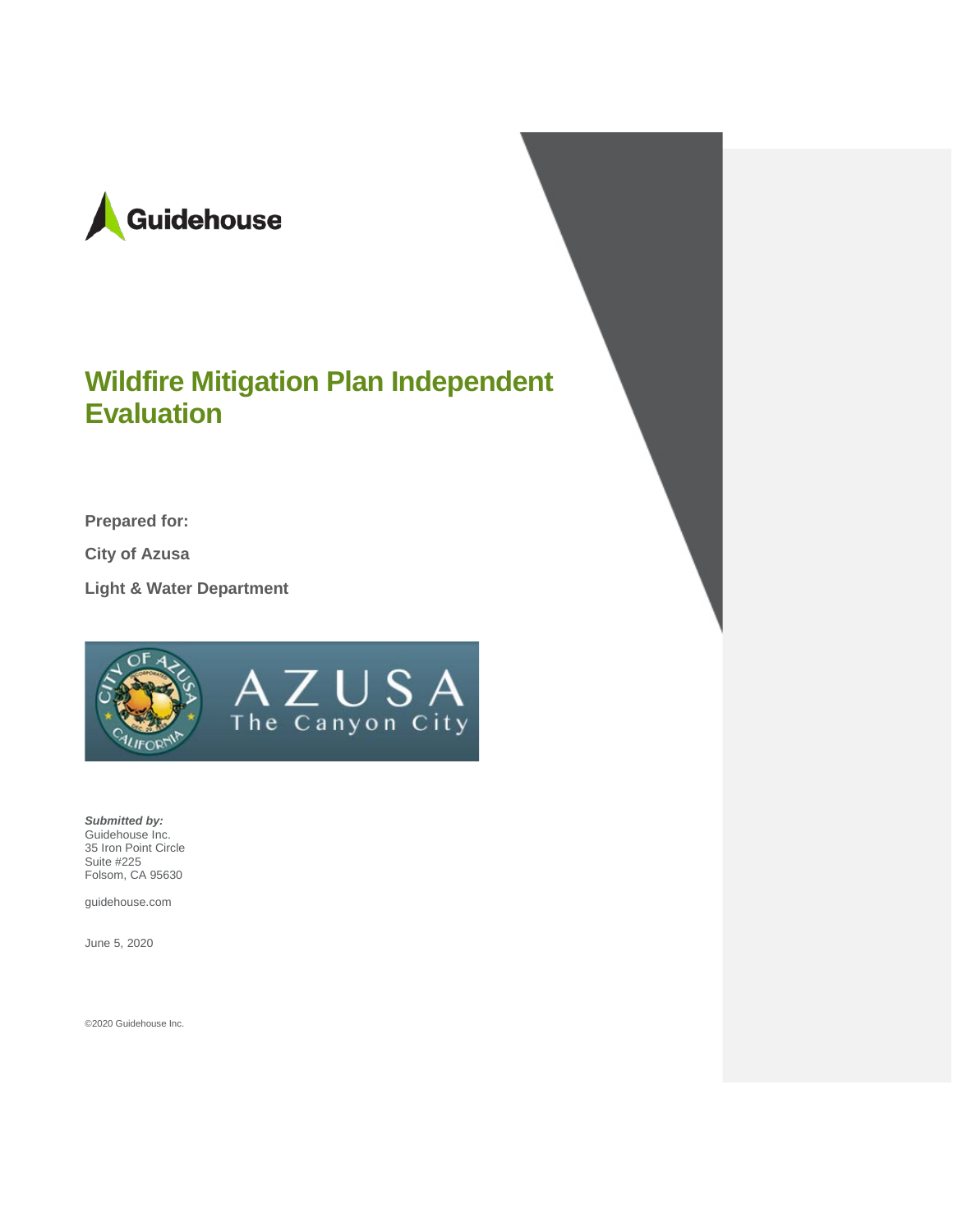City of Azusa Wildfire Mitigation Plan Independent<br>Guidehouse Evaluation

### **TABLE OF CONTENTS**

| 3.1.1 Objectives and Overview of Preventative Strategies and Programs 13 |  |
|--------------------------------------------------------------------------|--|
|                                                                          |  |
|                                                                          |  |
|                                                                          |  |
|                                                                          |  |
|                                                                          |  |
|                                                                          |  |
|                                                                          |  |

©2020 Guidehouse Inc.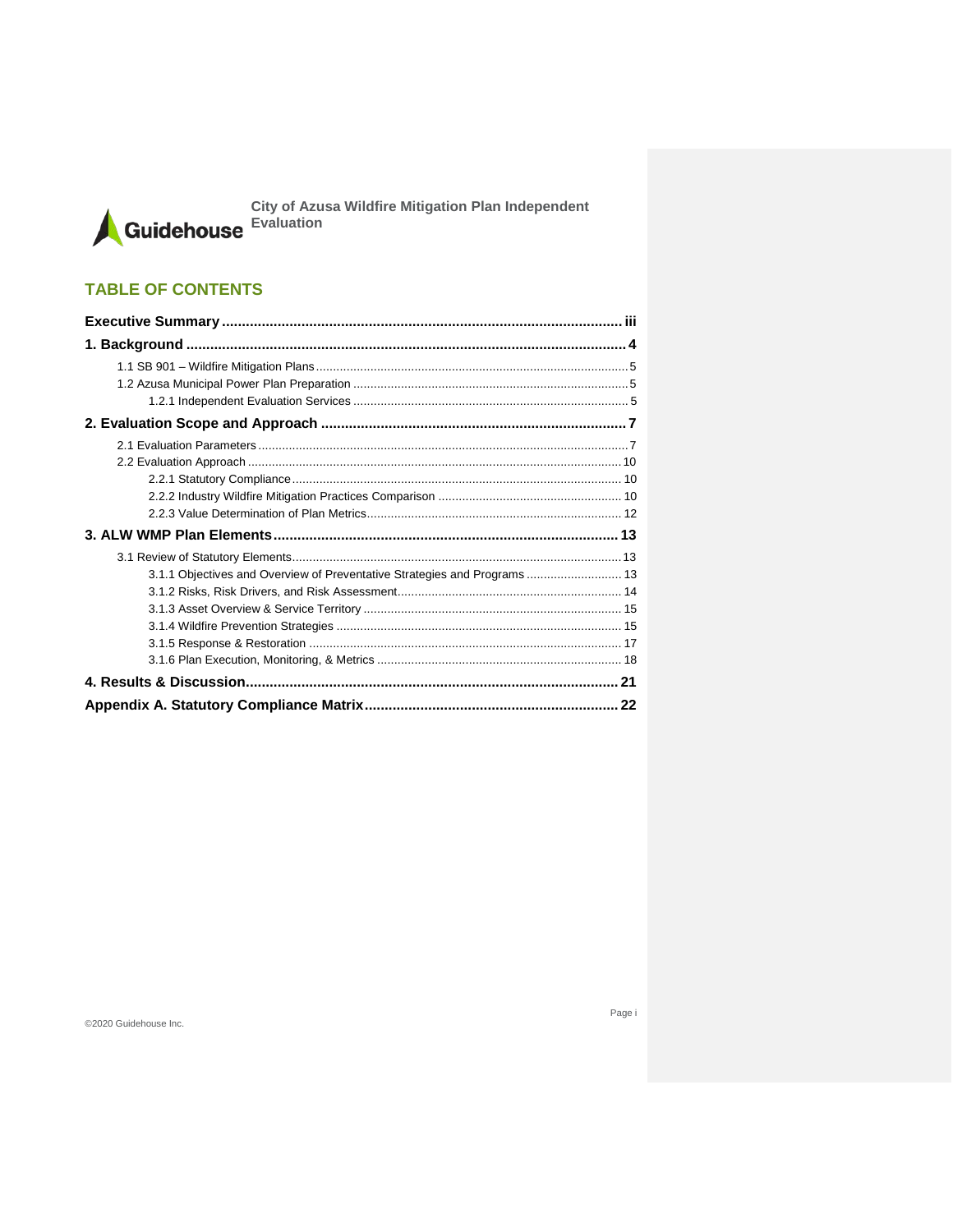Guidehouse Evaluation

**City of Azusa Wildfire Mitigation Plan Independent** 

### **DISCLAIMER**

This report was prepared by Guidehouse, Inc., f/k/a Navigant Consulting, Inc., [1](#page-2-0) for Azusa Light & Water. The work presented in this report represents Guidehouse's professional judgment based on the information available at the time this report was prepared. Guidehouse is not responsible for the reader's use of, or reliance upon, the report, nor any decisions based on the report. GUIDEHOUSE MAKES NO REPRESENTATIONS OR WARRANTIES, EXPRESSED OR IMPLIED. Readers of the report are advised that they assume all liabilities incurred by them, or third parties, as a result of their reliance on the report, or the data, information, findings and opinions contained in the report.

<span id="page-2-0"></span><sup>.&</sup>lt;br>On October 11, 2019, Guidehouse LLP completed its previously announced acquisition of Navigant Consulting Inc. In the months ?<br>ahead, we will be working to integrate the Guidehouse and Navigant businesses. In furtherance Navigant Consulting Inc. as Guidehouse Inc.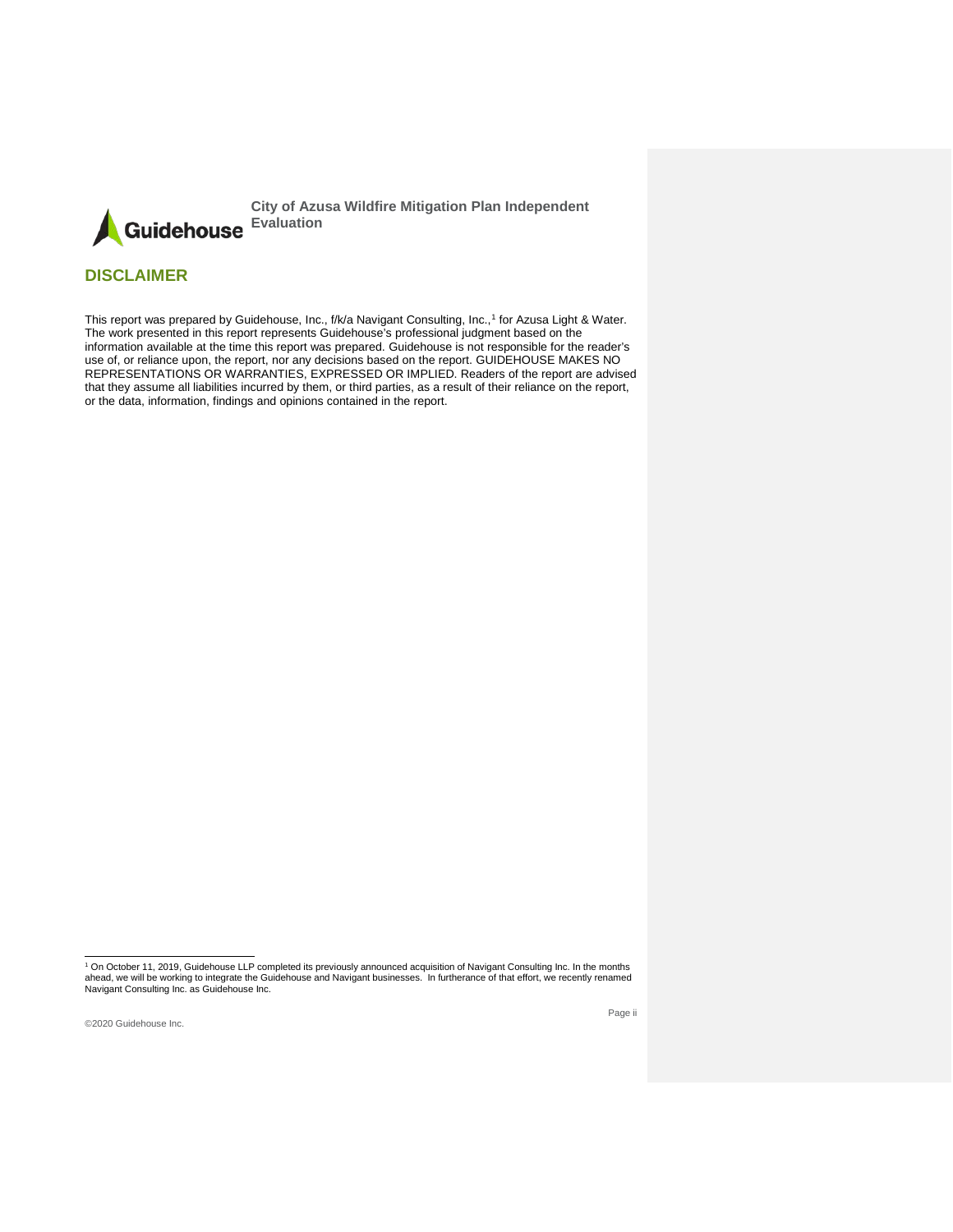**City of Azusa Wildfire Mitigation Plan Independent Evaluation** Guidehouse

### <span id="page-3-0"></span>**EXECUTIVE SUMMARY**

The City of Azusa, acting through its Light and Water Department ("ALW"), contracted with Guidehouse, Inc. f/k/a Navigant Consulting, Inc. ("Guidehouse") to engage in an independent evaluation of its Wildfire Mitigation Plan ("Plan" or "WMP"). This independent evaluation report ("Report") describes the technical review and evaluation provided by Guidehouse. Guidehouse performed this evaluation. Guidehouse's project team reviewed detailed information related to the Plan and assessed ALW's procedures related to the Plan. This Plan is also posted to ALW's public website.

The Plan was prepared as a response to SB 901, which was signed into law on September 21, 2018. SB 901 resulted in a number of provisions and directives, among which includes the requirement for electric utilities to prepare and adopt plans and revise and update the plan annually thereafter. These requirements are codified in the California Public Utilities Code ("PUC") Section 8387 for publicly owned utilities ("POUs").

Guidehouse evaluated ALW's wildfire mitigation plan based on the statutory requirements of PUC Section 8387 as it relates to POUs. This PUC Section was amended on July 12, 2019 as a result of the signing of California's Assembly Bill (AB) 1054 into law. AB 1054 amended Section 8387(b)(1) to include a provision that requires POU's to "submit the plan to the California Wildfire Safety Advisory Board on or before July 1 of each year" (beginning in 2020) and conduct mandatory cyclical revisions. The required elements for a plan have not been modified by this new legislation. This Report meets the requirement imposed on ALW under PUC Section 8387(c), which mandates an independent evaluation of ALW's Plan. The Report was developed to satisfy the statutory requirement for public review. This Report underlies the required evaluation by the governing body of ALW at a public meeting, scheduled for June 15, 2020. The Report includes the following:

- Background of the legislative history requiring wildfire mitigation plans and their independent evaluations
- Approach and methodology evaluating a plan's comprehensiveness
- ALW's Plan elements and their compliance with SB 901 and PUC Section 8387 wildfire mitigation plans elements and directives
- An evaluation of the Plan's presented metrics to assess the effectiveness of the overall Plan
- Determinations and results

Based on relevant experience in grid hardening and resiliency, natural disaster response, prior experience in wildfire mitigation plan development, and active tracking of wildfire legislative and regulatory proceedings Guidehouse has concluded that ALW's WMP is comprehensive and meets the statutory requirements in accordance with PUC section 8387.

©2020 Guidehouse Inc.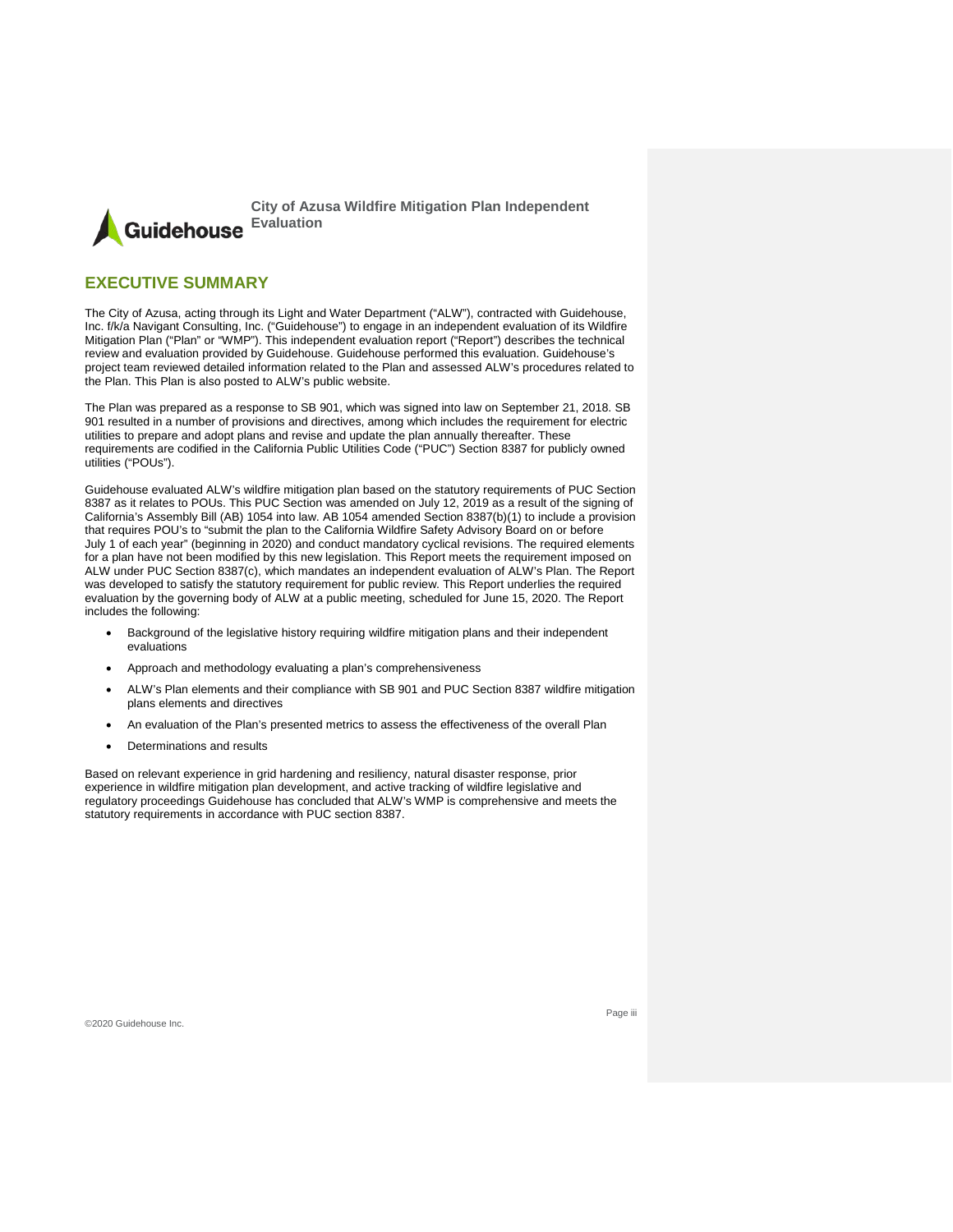<span id="page-4-1"></span>

### **1. BACKGROUND**

In recent years, California has seen an increase in utility equipment-involved, catastrophic wildfires. The unique geographic profile of California and the impacts of climate change, including continued dry conditions, high winds, and elevated heat index risk from global rising temperatures, have led to elongated fire seasons. The state is also experiencing increased levels of vegetation fuel due to the wet winters, hotter summers following a seven-year drought, and past fire suppression efforts. This increasingly abundant dry vegetation is the leading driver of wildfires. The levels of dry vegetation fuel have been aggravated by a destructive bark beetle infestation that continues to impact the health of the state's forested areas, further increasing fire risk. These fuel-rich environments, coupled with intensified climatological conditions with high wind gusts and natural electrical infrastructure risks, produce the conditions conducive to potential wildfire ignition. The three attributes that provide optimal conditions for a fire ignition are illustrated through the graphic in Figure 1: Fire Triangle.



<span id="page-4-0"></span>Disastrous wildfire threat is a well-known and shared priority among electric utilities in California. The recent spike in utility-involved wildfire incidents since the 2015 wildfire season and the significant financial and livelihood impacts associated with them have led to more formalized efforts to ensure safe operations of electric utility equipment and greater investment in wildfire mitigation efforts.<sup>[2](#page-4-1)</sup> Specifically, the state has approved legislation that strengthens governmental and regulatory oversight of wildfire prevention implementation activities, utility wildfire mitigation plans, and proper dispersal of state funds to wildfire victims. In an effort to minimize future devastating occurrences through risk-driven wildfire prevention, electric utilities, including cooperatives, were mandated, by SB 901 (Senator Bill Dodd, 2018), to prepare and annually adopt a

<sup>&</sup>lt;sup>2</sup> California Public Utilities Commission, 2019. "Fire Incident Data Reports for Investor-Owned Utilities,[" https://www.cpuc.ca.gov/fireincidentsdata/.](https://www.cpuc.ca.gov/fireincidentsdata/)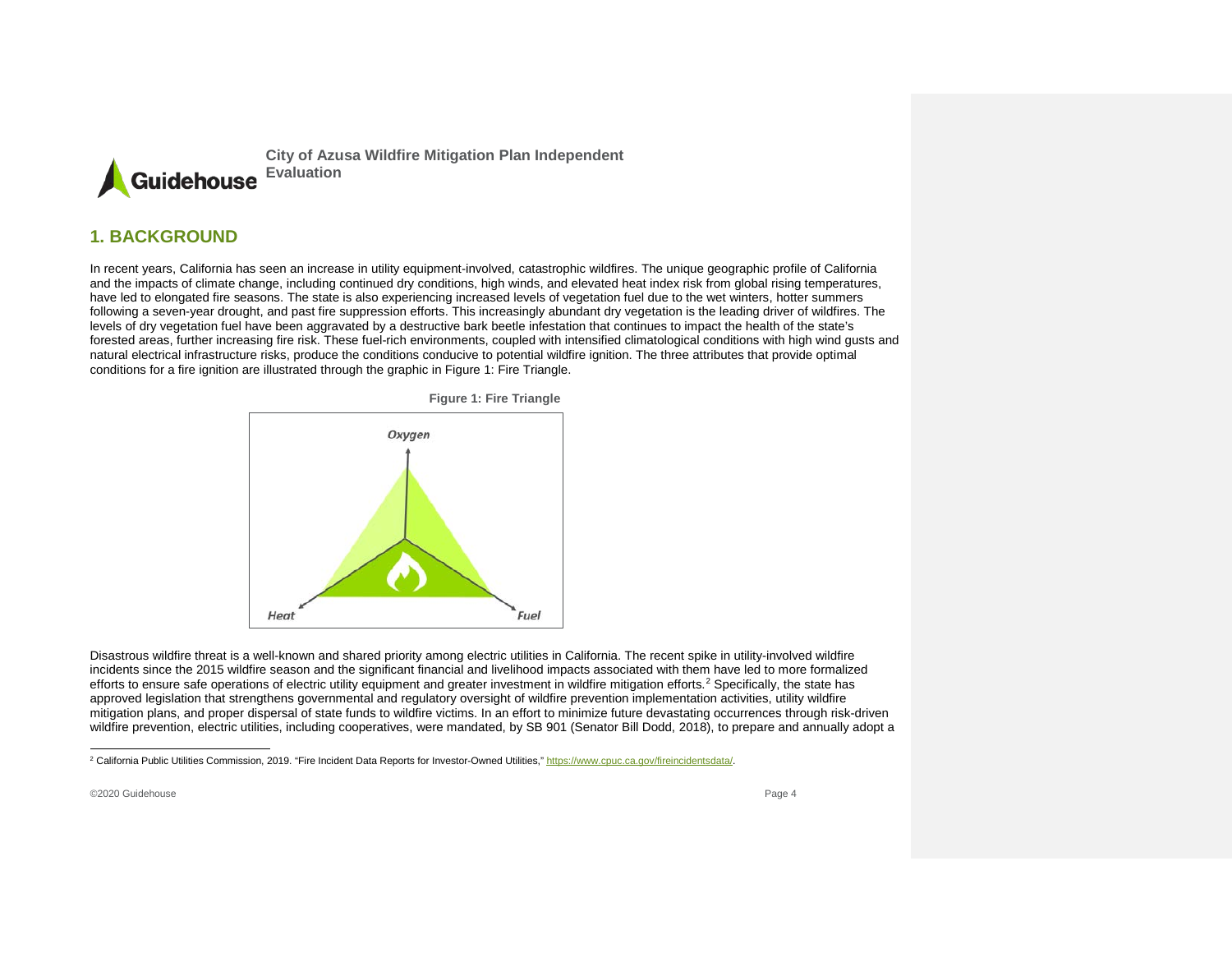<span id="page-5-3"></span>

wildfire mitigation plan before January 1, 2020. This effort is foundational to the state's prioritized goal of minimizing the potential of devastating fires in future years.

### **1.1 SB 901 – Wildfire Mitigation Plans**

On September 21, 2018, Governor Jerry Brown signed SB 901 into law. The bill directs electrical utilities to annually prepare wildfire mitigation plans that include several mitigation and response elements in each utility's strategies, protocols, and programs. Each electric utility is to prepare and adopt a comprehensive wildfire mitigation plan before January 1, 2020. The requirements for publicly owned utilities (POUs) are presented in Public Utilities Code (PUC) Section 8387. Details relating to POU requirements are discussed in Section 2 of this Report.

This Wildfire Mitigation Plan ("WMP" or "Plan") documents that Azusa's electric distribution facilities within the California Public Utilities Commission ("CPUC") Tier 2 and Tier 3 High Fire Threat Districts ("HFTDs").

### **1.2 Azusa Light & Water Plan Preparation**

The City of Azusa ("Azusa") owns and operates an electric distribution utility in the City of Azusa and provides safe, reliable, sustainable, and affordable electricity to its residents and businesses through its Light and Water Department. Azusa is a city in the San Gabriel Valley, at the foot of the San Gabriel Mountains. Azusa's Light & Water Department ("ALW") is the City of Azusa's municipally owned electric utility. The Azusa electric utility was the successor to Azusa Electric Light & Power Company in 1904 and formally established its municipal electric utility. Electricity was purchased wholesale from the Sierra Electric Company and then distributed retail to our citizens and businesses. After Southern California Edison acquired Sierra Electric Company in 1917, Azusa began to buy electricity wholesale from SCE. The utility currently serves approximately 17,000 electric customers.

<span id="page-5-0"></span>Azusa prepared its initial fire plan in 2019 which was approved at a public City Council meeting on December 12, 2019. This revised WMP focuses on Azusa's electric distribution facilities within the CPUC Tier 2 and Tier 3 HFTDs as shown in Exhibits B and C to the Plan.

#### *1.2.1 Independent Evaluation Services*

PUC Section 8387(c) directs POUs to procure services for an independent evaluation (IE) of the comprehensiveness of their wildfire mitigation plans. In 2020, upon commencement of the California Wildfire Safety Advisory Board, guidelines and further details related to the scope and timelines of future IEs will be discussed and reviewed. In its present form, the provisions of PUC Section 8387 state that the independent evaluator shall be experienced in "assessing the safe operation of electrical infrastructure" and will perform an assessment to determine the comprehensiveness of wildfire mitigation plans.[3](#page-5-3)

<span id="page-5-2"></span><span id="page-5-1"></span><sup>&</sup>lt;sup>3</sup> It is recognized that this requirement does not yet include a clear definition of comprehensiveness.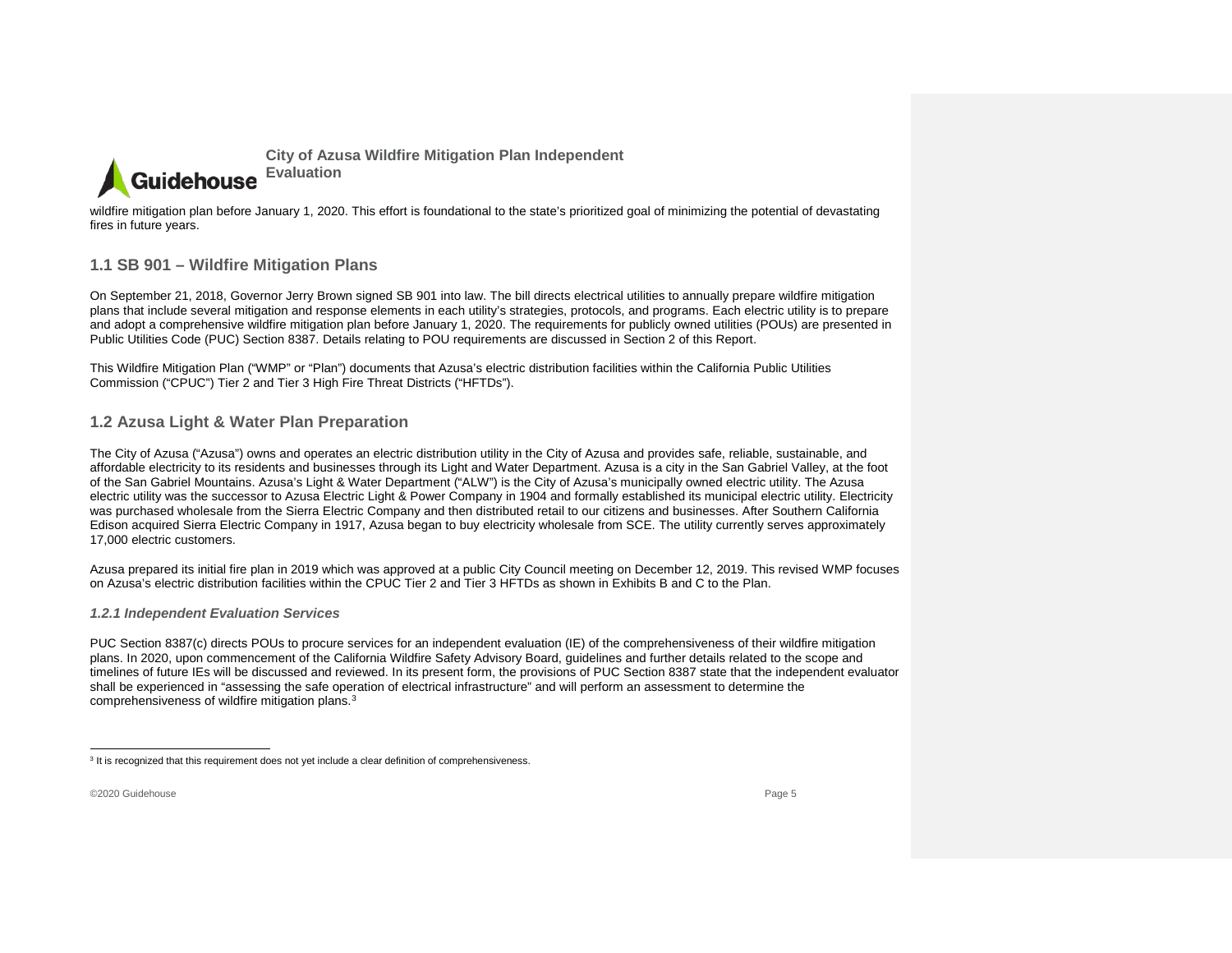

ALW sought IE services to assess the comprehensiveness of its WMP pursuant to PUC Section 8387(c) prior to presenting the final updated WMP to its Public Utilities Board. In March 2020, ALW contracted with Guidehouse Consulting, Inc., n/k/a Guidehouse Inc. (Guidehouse) to undertake an assessment of its Plan based on Guidehouse's prior experience with assessing the safe operation of electrical infrastructure, including gridhardening and wildfire mitigation plans, with an emphasis on electrical equipment, public, and personnel safety.

Emergent practices will materialize as evolving legislative action and technology advances continue to shape wildfire mitigation and safety efforts. Understanding this, Guidehouse performed a comparison of the wildfire mitigation investments undertaken by other utilities throughout California as well as relied on the team's experience in working directly with utilities to develop their wildfire mitigation plans and data collection practices along with prior experience related to gird hardening and electric safety assessments. This Report presents the results of Guidehouse's IE of the WMP. The following section describes the methodology in executing this evaluation.

#### *Guidehouse Identification of Qualifications*

Guidehouse provides IE services throughout the United States. Guidehouse's grid-related IE projects include storm hardening, wildfire mitigation, resiliency assessments, advanced technology suitability, among others. Our approach includes an evaluation of data considered, suitability of tracking metrics – both frequency and trends analysis - and an evaluation of key performance indicators. Guidehouse assesses the efficacy of tools for creating sufficient awareness and for effectiveness of understanding overall wildfire mitigation plan's intended and actual impacts. Guidehouse also leverages experience developing "Metrics and Benefits Reporting Plans" to gauge cost-effectiveness of activities and alignment of plans to intentions.

Guidehouse continues to track proceedings, pending legislation, and other developments surrounding utility wildfire risk. Our team remains active with wildfire mitigation plan engagements across jurisdictions and risk profiles. As part of maintaining high acumen of prudent mitigation strategies, Guidehouse participates in forums focused on innovative wildfire mitigation strategies—further expanding our industry knowledge. Guidehouse provides thought leadership and advisory wildfire mitigation plan services related to wildfire mitigation plans and other resiliency innovative technologies to the California Energy Commission and has supported their system hardening and fire prevention efforts since 2008. Additionally, Guidehouse's reach into grid resiliency and disaster-related hardening extends across the United States including island grids, such as Puerto Rico, recovering from recent, weather-related catastrophes.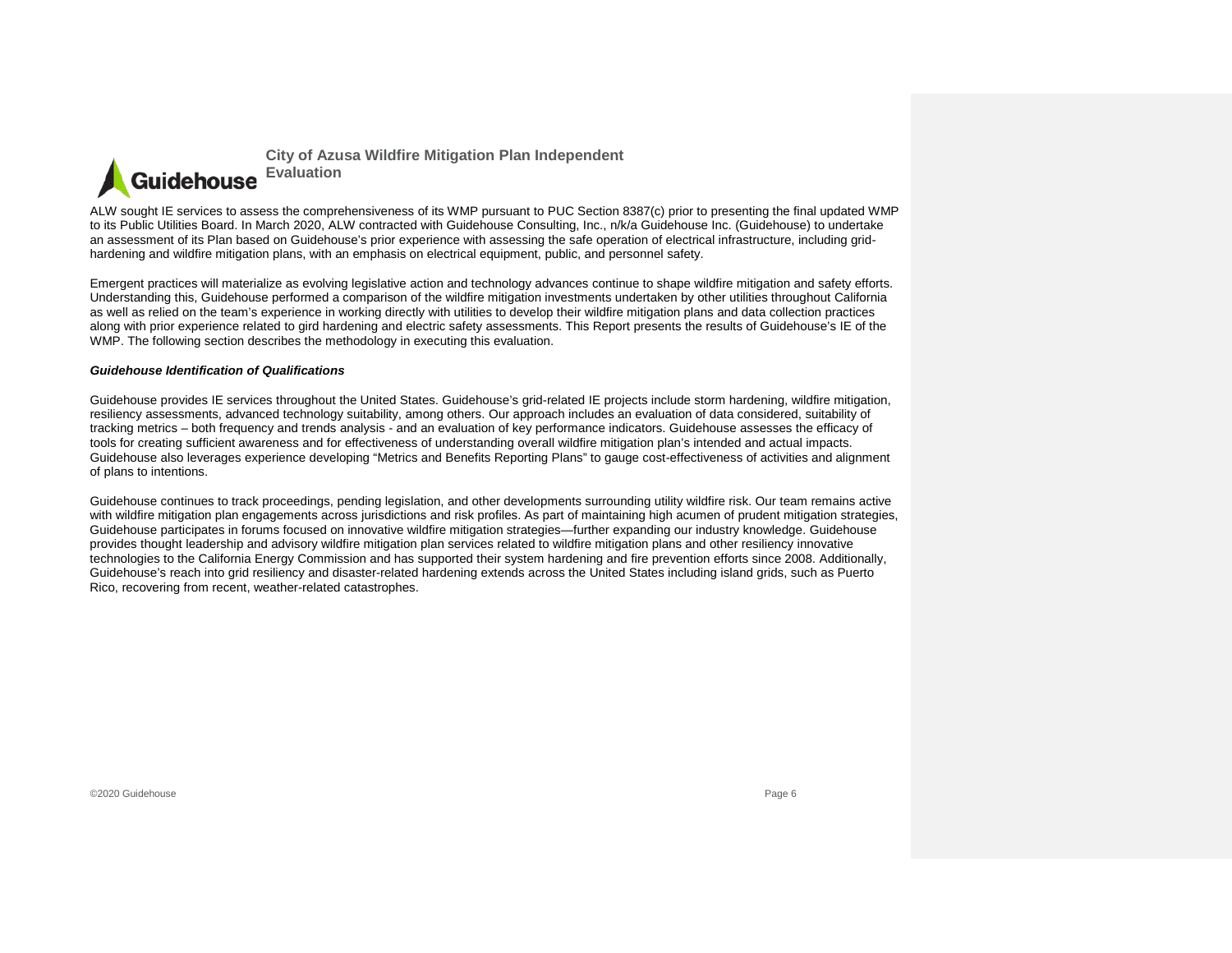

### **2. EVALUATION SCOPE AND APPROACH**

Guidehouse completed this evaluation based on industry standard practices, our experience developing and reviewing wildfire mitigation plans and other grid hardening activities, our active tracking of wildfire legislative and regulatory proceedings and, most importantly, a comparison of the specific criteria in PUC Section 8387(b)(2) to the specific wildfire-related plans outlined in ALW's WMP.

The state's priority towards abating future catastrophic wildfire events is demonstrated through aggressive measures, directing utilities to enhance their protocols for fire prevention, public communications, and response. That collection of information is presented in a comprehensive wildfire mitigation plan. Guidehouse has tracked docketed proceedings and maintains a presence in state activities and workshops surrounding wildfire prevention. Understanding that ALW is not subject to CPUC regulations, the insight gained from this related experience is leveraged in assessing ALW's Plan relative to its risk profile and industry position.

#### **2.1 Evaluation Parameters**

Figure 2 represents the attributes comprising the methodology and approach of the evaluation.

**Figure 2: Contributing Factors to Evaluate the Plan**

<span id="page-7-1"></span><span id="page-7-0"></span>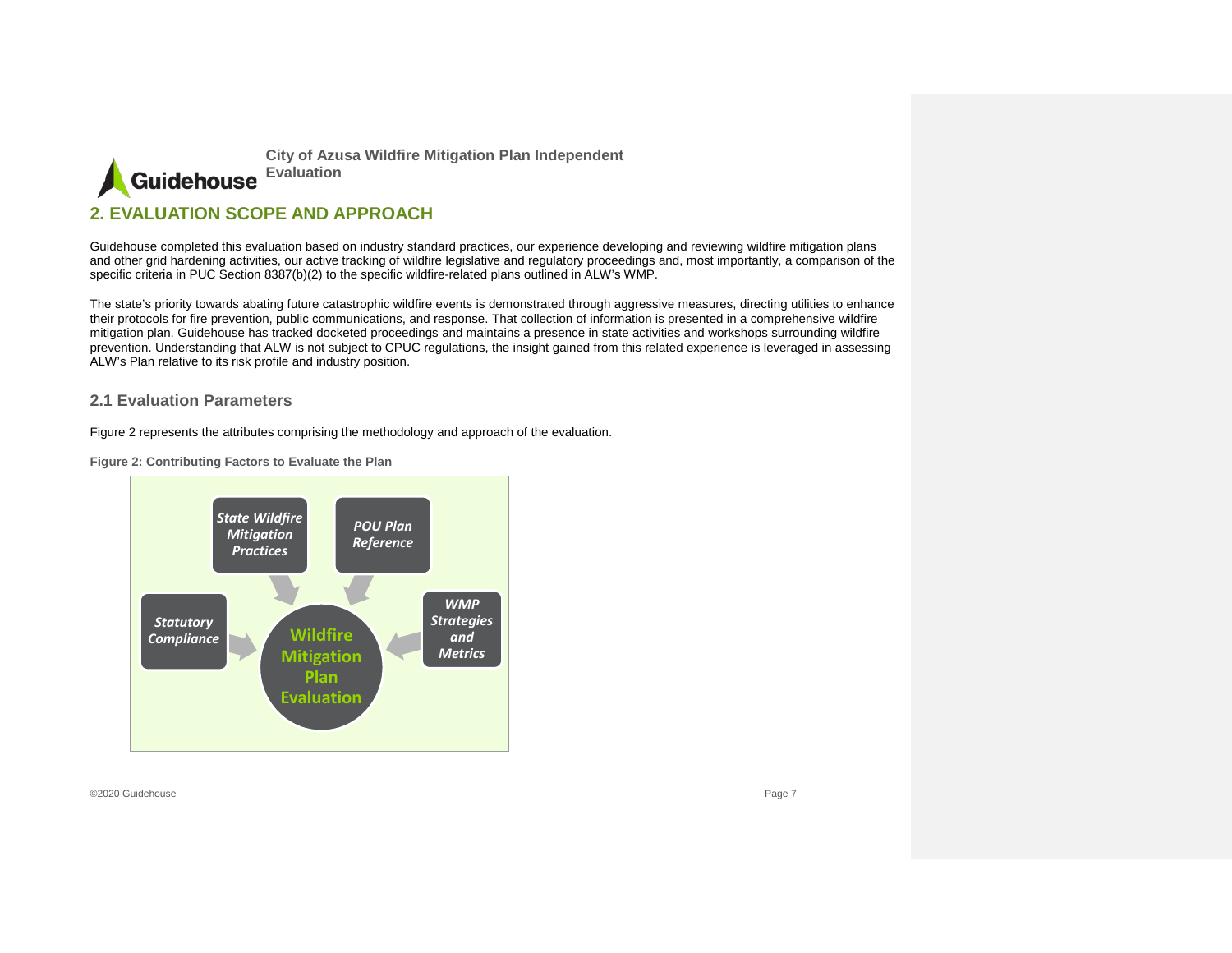

As mentioned above, the requirement for electric utilities and corporations to develop wildfire mitigation plans emerged from the directives of SB 901 and associated statutory modifications. See Table 1 for the complete statutory compliance list for POUs.

**Table 1: POU Requirements for the WMP**

#### **PUC Section 8387**  *(as amended on July 12, 2019)*

**(a)** Each local publicly owned electric utility and electrical cooperative shall construct, maintain, and operate its electrical lines and equipment in a manner that will minimize the risk of wildfire posed by those electrical lines and equipment.

**(b) (1)** The local publicly owned electric utility or electrical cooperative shall, before January 1, 2020, prepare a wildfire mitigation plan. After January 1, 2020, a local publicly owned electric utility or electrical cooperative shall prepare a wildfire mitigation plan annually and shall submit the plan to the California Wildfire Safety Advisory Board on or before July 1 of that calendar year. Each local publicly owned electric utility and electrical cooperative shall update its plan annually and submit the update to the California Wildfire Safety Advisory Board by July 1 of each year. At least once every three years, the submission shall be a comprehensive revision of the plan.

**(2)** The wildfire mitigation plan shall consider as necessary, at minimum, all of the following:

**(A)** An accounting of the responsibilities of persons responsible for executing the plan.

**(B)** The objectives of the wildfire mitigation plan.

**(C)** A description of the preventive strategies and programs to be adopted by the local publicly owned electric utility or electrical cooperative to minimize the risk of its electrical lines and equipment causing catastrophic wildfires, including consideration of dynamic climate change risks.

**(D)** A description of the metrics the local publicly owned electric utility or electrical cooperative plans to use to evaluate the wildfire mitigation plan's performance and the assumptions that underlie the use of those metrics.

**(E)** A discussion of how the application of previously identified metrics to previous wildfire mitigation plan performances has informed the wildfire mitigation plan.

**(F)** Protocols for disabling reclosers and deenergizing portions of the electrical distribution system that consider the associated impacts on public safety, as well as protocols related to mitigating the public safety impacts of those protocols, including impacts on critical first responders and on health and communication infrastructure.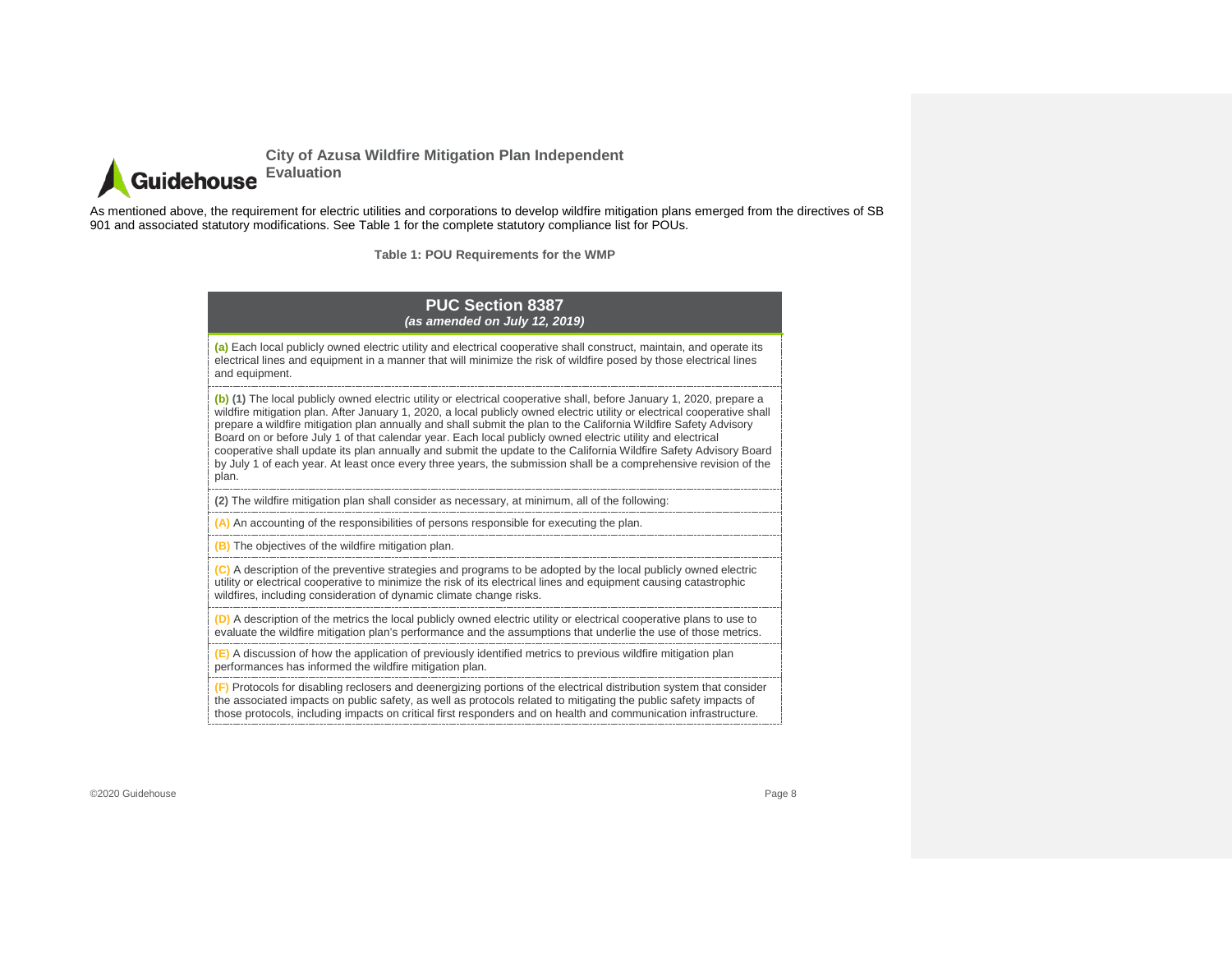# **City of Azusa Wildfire Mitigation Plan Independent Guidehouse** Evaluation

**(G)** Appropriate and feasible procedures for notifying a customer who may be impacted by the deenergizing of electrical lines. The procedures shall consider the need to notify, as a priority, critical first responders, health care facilities, and operators of telecommunications infrastructure.

#### **(H)** Plans for vegetation management.

**(I)** Plans for inspections of the local publicly owned electric utility's or electrical cooperative's electrical infrastructure.

**(J)** A list that identifies, describes, and prioritizes all wildfire risks, and drivers for those risks, throughout the local publicly owned electric utility's or electrical cooperative's service territory. The list shall include, but not be limited to, both of the following:

**(i)** Risks and risk drivers associated with design, construction, operation, and maintenance of the local publicly owned electric utility's or electrical cooperative's equipment and facilities.

**(ii)** Particular risks and risk drivers associated with topographic and climatological risk factors throughout the different parts of the local publicly owned electric utility's or electrical cooperative's service territory.

**(K)** Identification of any geographic area in the local publicly owned electric utility's or electrical cooperative's service territory that is a higher wildfire threat than is identified in a commission fire threat map, and identification of where the commission should expand a high fire-threat district based on new information or changes to the environment.

**(L)** A methodology for identifying and presenting enterprise wide safety risk and wildfire-related risk.

**(M)** A statement of how the local publicly owned electric utility or electrical cooperative will restore service after a wildfire.

**(N)** A description of the processes and procedures the local publicly owned electric utility or electrical cooperative shall use to do all of the following:

**(i)** Monitor and audit the implementation of the wildfire mitigation plan.

**(ii)** Identify any deficiencies in the wildfire mitigation plan or its implementation and correct those deficiencies.

**(iii)** Monitor and audit the effectiveness of electrical line and equipment inspections, including inspections performed by contractors that are carried out under the plan, other applicable statutes, or commission rules.

**(3)** The local publicly owned electric utility or electrical cooperative shall, on or before January 1, 2020, and not less than annually thereafter, present its wildfire mitigation plan in an appropriately noticed public meeting. The local publicly owned electric utility or electrical cooperative shall accept comments on its wildfire mitigation plan from the public, other local and state agencies, and interested parties, and shall verify that the wildfire mitigation plan complies with all applicable rules, regulations, and standards, as appropriate.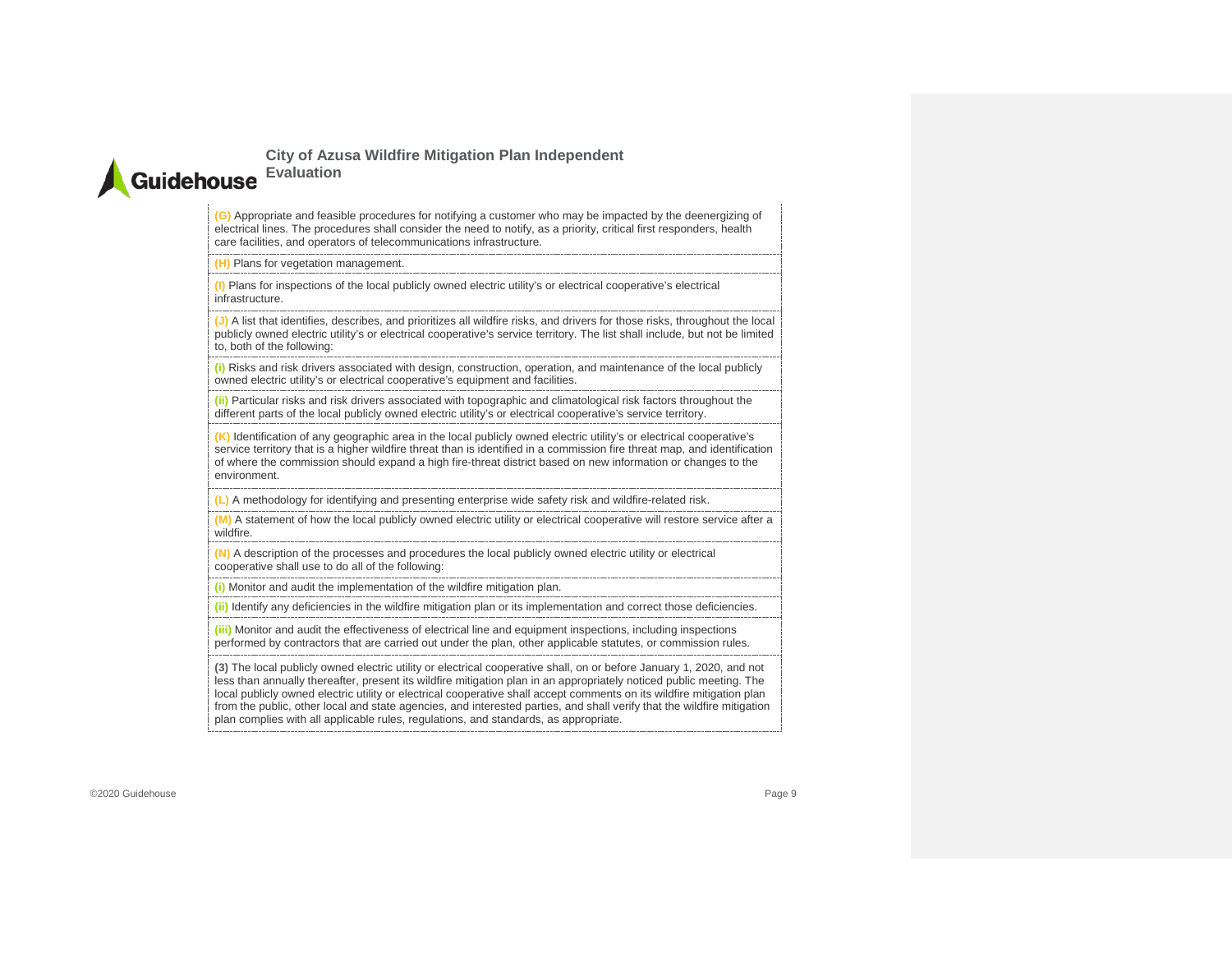

**(c)** The local publicly owned electric utility or electrical cooperative shall contract with a qualified independent evaluator with experience in assessing the safe operation of electrical infrastructure to review and assess the comprehensiveness of its wildfire mitigation plan. The independent evaluator shall issue a report that shall be made available on the internet website of the local publicly owned electric utility or electrical cooperative and shall present the report at a public meeting of the local publicly owned electric utility's or electrical cooperative's governing board.

### **2.2 Evaluation Approach**

To perform an assessment of the comprehensiveness of the Plan, Guidehouse used the following described approach.

#### *2.2.1 Statutory Compliance*

Guidehouse sought to determine compliance with the provisional requirements laid out in SB 901 as codified in PUC Section 8387. The Plan's alignment with the statutory requirement is presented in Appendix A. Mitigation measures are not required to exceed the statutory requirements.

#### *2.2.2 Industry Wildfire Mitigation Practices Comparison*

<span id="page-10-2"></span><span id="page-10-1"></span><span id="page-10-0"></span>Accepted practices for wildfire mitigation have been discussed and presented at numerous events. Additionally, wildfire mitigation plans approved by the CPUC have garnered significant insight from the industry at large. Guidehouse's understanding of an effective wildfire mitigation plan draws on comparisons from existing wildfire mitigation plans and industry practices and is summarized according to business practice categories described in Figure 3: Mitigation Strategy Overview.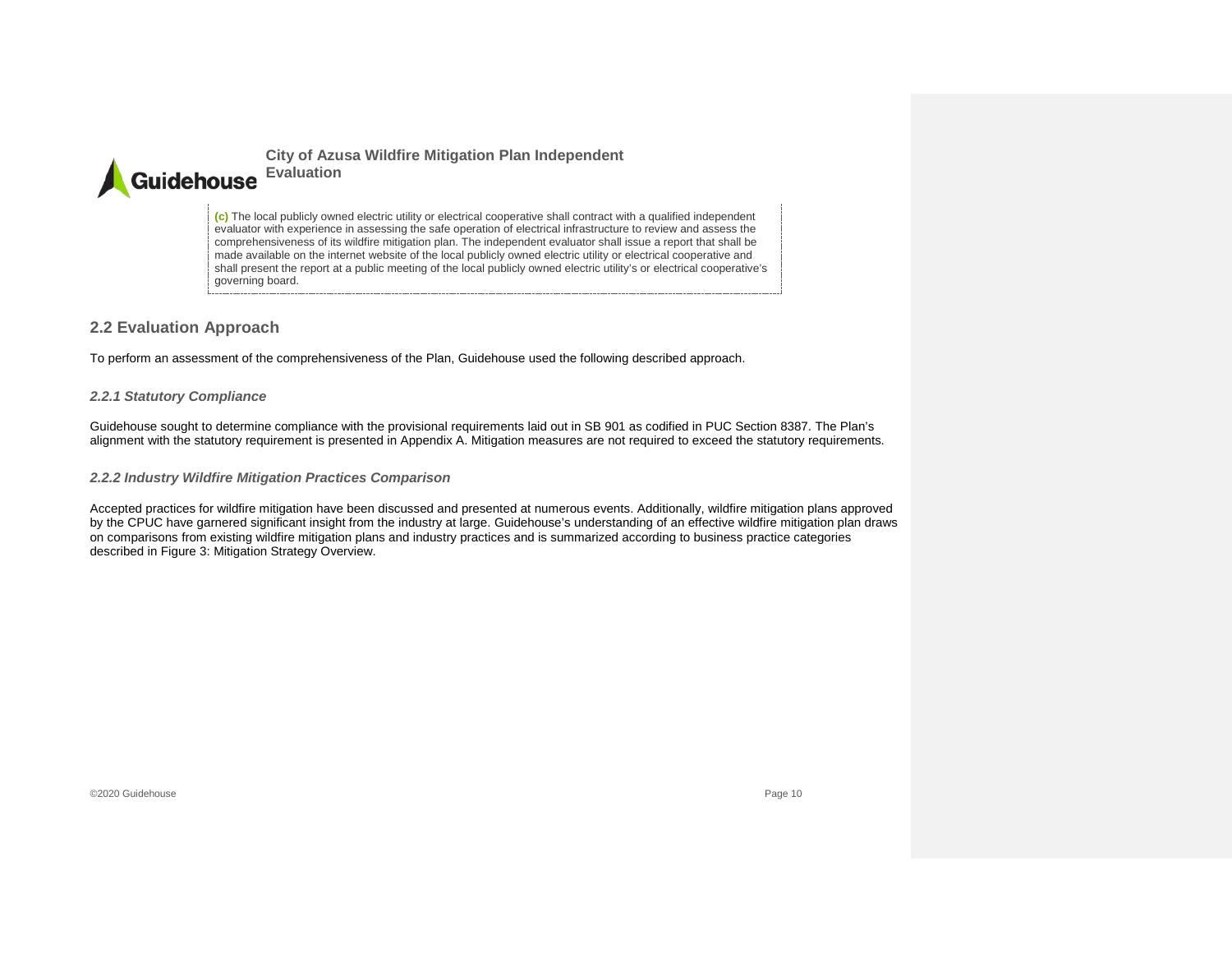

Expertise in these critical elements facilitated Guidehouse's review of the comprehensiveness of ALW's WMP. While not all of these strategies need to be present in or applicable to in any POU's wildfire mitigation plan, due to that POU's size, location, and system or operational characteristics, Guidehouse's understanding of collected utility strategies demonstrated throughout the state are summarized below:

- *Inspection and maintenance of distribution transmission and substation assets* including conducting system patrols and ground inspections, using technological inspection tools, managing predictive and electrical preventative maintenance, and conducting vegetation inspections and management, vulnerability detection such as Light Detection and Ranging (LiDAR) inspection; and geospatial and topography identification, geographic information system (GIS) mapping data. A key component is identifying collected data elements through each program and understand how that data is used and shared to improve utility practices.
- *Vegetation management* that includes routine preventative vegetation maintenance; corrective vegetation management and off-cycle tree work; emergency vegetation clearance, prioritized for portions of the service territory that lie in high hazard zones, quality control processes; and resource protection plan, including animal and avian mitigation programs.
- *System hardening* that includes pole replacement, non-expulsion equipment, advanced fuses, tree attachment removal, less flammable transformer oil, covered wire and wire wrap, and undergrounding where cost beneficial.
- *Operational practices* including communications and mustering plans under varying degrees of wildfire risk. Plans to deactivate automatic reclosers, de-energization of "at risk" area powerlines based on type of facility (overhead bare conductions, high voltage, etc.), tree and vegetation density, available dry fuel, and other factors that make certain locations vulnerable to wildfire risk.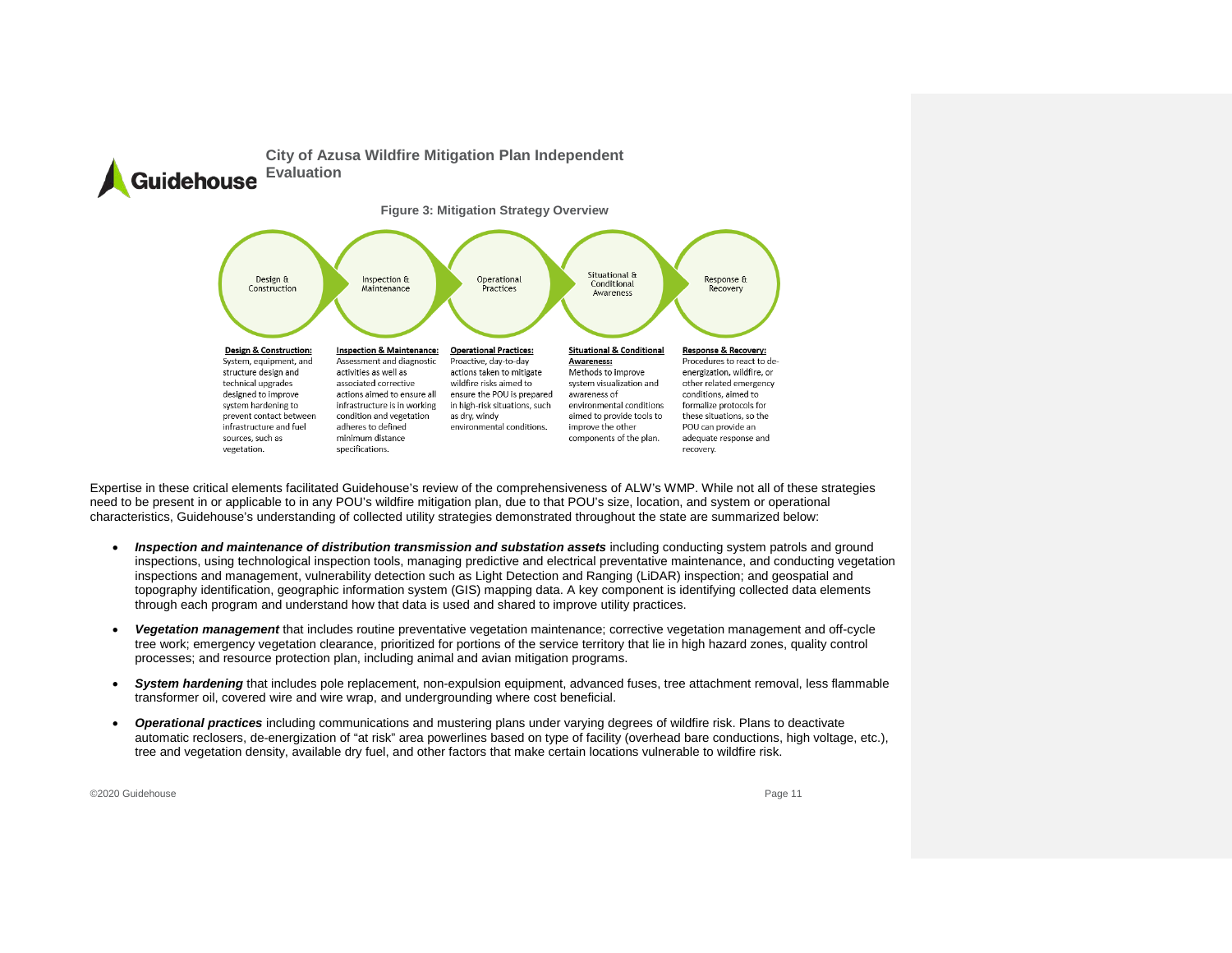<span id="page-12-1"></span>**City of Azusa Wildfire Mitigation Plan Independent Guidehouse** Evaluation

- *Situational awareness* including obtaining information from devices and sensors on actual system, weather and other wildfire conductivity conditions, two-way communication with agencies and key personnel. Programs such as online feeds and websites such as the National Fire Danger Rating System. Situational awareness should help achieve a shared understanding of actual conditions and serve to improve collaborative planning and decision making.
- *De-Energization actions* triggered and prioritized by forecasted extreme fire weather conditions; imminent extreme fire weather conditions; validated extreme fire weather conditions; and plans for re-energization when weather subsides to safe levels. Manual or automatic capabilities exist for implementation.
- *Advanced Technologies* including Distribution Fault Anticipation technology, tree growth regulators, pulse control fault interrupters, oblique and hyper-spectral imagery; advanced transformer fluids; advanced LiDAR, and advanced SCADA, to reduce electrical ignition while also helping to mitigate power outages and equipment damage.
- *Emergency Preparedness, Outreach and Response communications* before, during, and after emergencies including but not limited to engaging with key stakeholders that include critical facilities and served customers; local governments, critical agencies such as California Department of Forestry and Fire Protection (CAL FIRE), local law enforcement agencies and other first responders, hospitals, local emergency planning committees, other utility providers, California Independent System Operator, and the utility's respective Board. Coordination agreements such as Mutual Assistance should be leveraged. Community outreach plan should inform and engage first responders, local leaders, land managers, business owners and others.
- *Customer support programs* including financial assistance and support for low-income customers; billing adjustments; deposit waivers; extended payment plans; suspension of disconnection and non-payment fees; repair processing and timing; access to utility representatives; and access to outage reporting and emergency communications. Consideration of languages in addition to English. Identification of priority customers, such as first responders and local agencies, health care providers, water and telecommunication facilities, groups that assist children, elderly, mobility impaired, and other vulnerable populations.

#### *2.2.3 Value Determination of Plan Metrics*

Metrics for tracking the wildfire mitigation plan's progress intend to allow the utility to refresh information as trends become clearer. Based upon the discussion included in the CPUC's Phase 2 of the SB 901 proceeding docket, interests in metric development and underlying data collection are beginning to take shape. While these determinations do not directly influence the public power sector, insight has been leveraged to employ and evaluate effective metrics.[4](#page-12-1) 

<span id="page-12-0"></span> <sup>4</sup> CPUC Order Instituting Rulemaking to Implement Electric Utility Wildfire Mitigation Plans Pursuant to SB 901 (2018) (Rulemaking 18-10-007) [https://apps.cpuc.ca.gov/apex/f?p=401:56:0::NO:RP,57,RIR:P5\\_PROCEEDING\\_SELECT:R1810007.](https://apps.cpuc.ca.gov/apex/f?p=401:56:0::NO:RP,57,RIR:P5_PROCEEDING_SELECT:R1810007)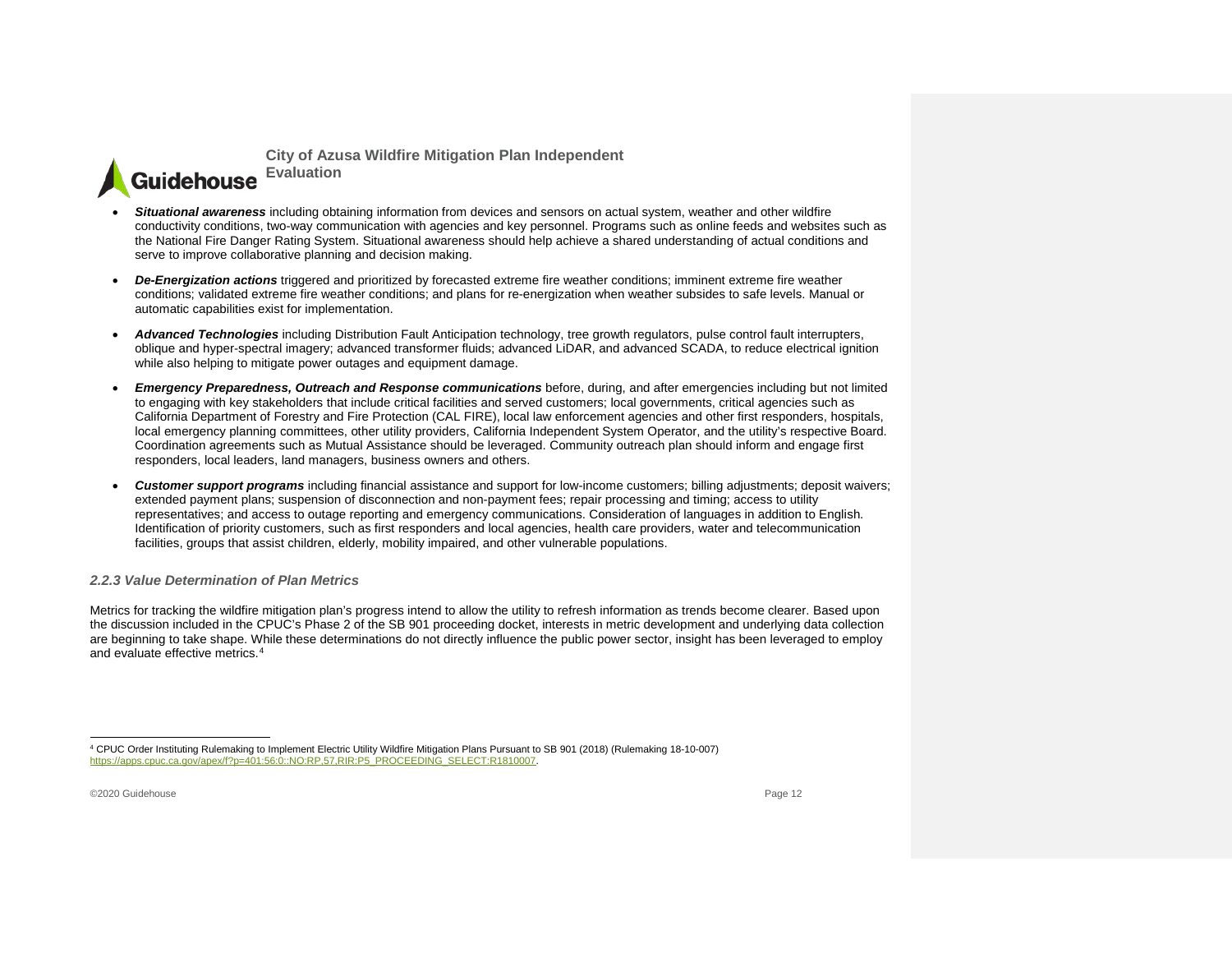

### **3. ALW WMP PLAN ELEMENTS**

Guidehouse reviewed the Plan elements to determine whether the activities supported the intention to deploy an effective wildfire mitigation plan. This determination incorporated individual elements as well as underlying data sources that further described data collection methodologies and implementation procedures to ensure measures are carried out and also tracked. This understanding also informs internal reviews and subsequent updates for future Plan iterations.

Guidehouse found that ALW's WMP meets the statutory requirements of comprehensiveness per PUC Section 8387. In this section, we review the WMP's elements and their purpose relative to the development and successful execution of the WMP. A table comparing each subsection of PUC Section 8387 to the significant sections of the WMP can be found in Appendix A.

### **3.1 Review of Statutory Elements**

*3.1.1 Objectives and Overview of Preventative Strategies and Programs*

### **PUC Section 8387**

**(B)** The objectives of the wildfire mitigation plan.

**(C)** A description of the preventive strategies and programs to be adopted by the local publicly owned electric utility or electrical cooperative to minimize the risk of its electrical lines and equipment causing catastrophic wildfires, including consideration of dynamic climate change risks.

#### <span id="page-13-0"></span>**3.1.1.1** *Objectives*

ALW identified three objectives for the WMP.

- 1. Identify Azusa's electric distribution facilities located within the High Fire Threat District (HFTD).<br>2. Establish that wildfire ignition risk from Azusa's electric distribution facilities is fully mitigated thre
- 2. Establish that wildfire ignition risk from Azusa's electric distribution facilities is fully mitigated through 100% underground facilities in the HFTD.
- <span id="page-13-2"></span><span id="page-13-1"></span>3. Establish that all system expansions in the HFTD will be served with underground facilities.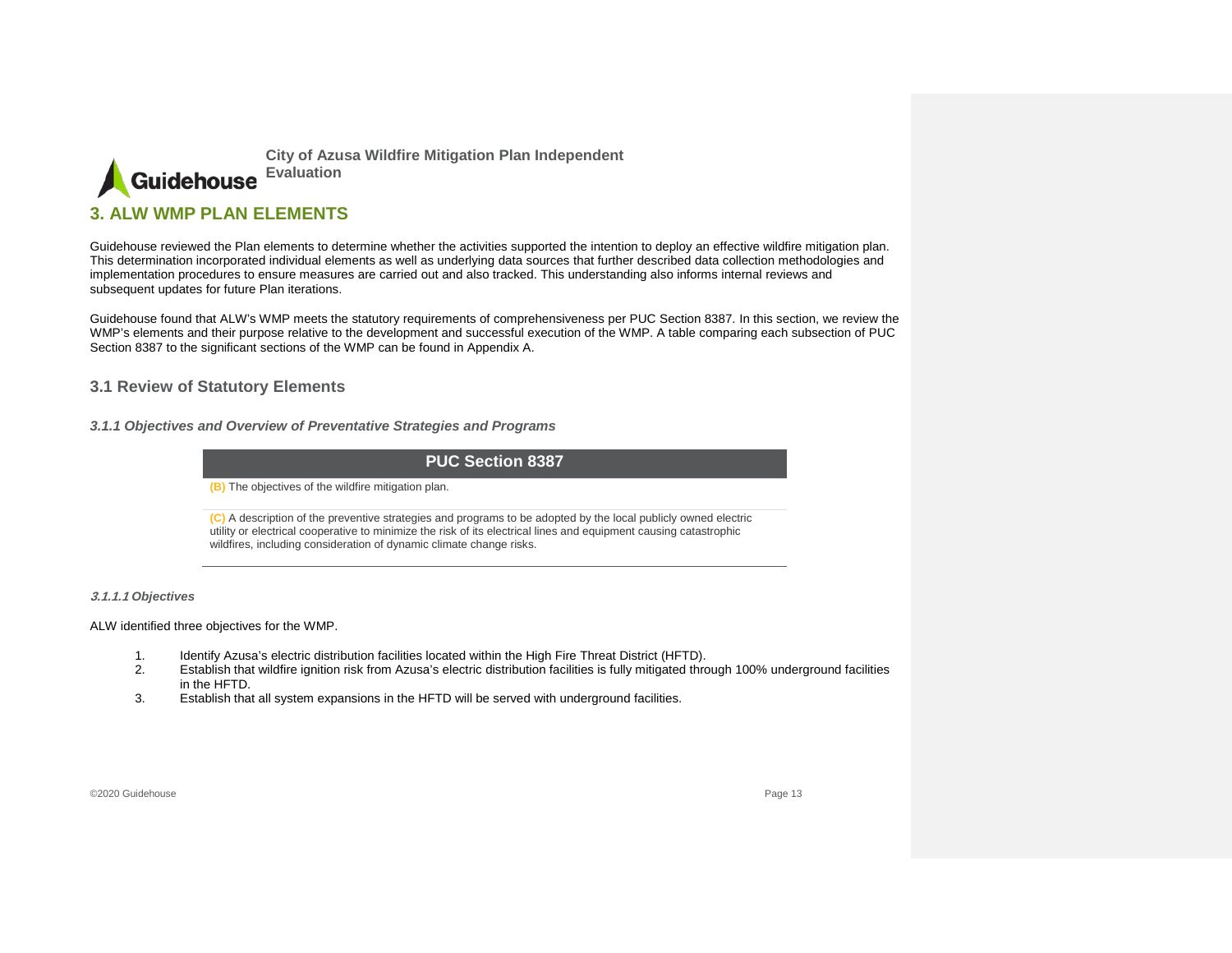

**3.1.1.2** *Preventive Strategies*

ALW describes four preventive strategies in its WMP. ALW's primary, and most effective, strategy is that 100% of its facilities in the High Fire Threat District (HFTD) have been undergrounded. Second, ALW continues an inspection program that follows the California Public Utility Commission (CPUC) General Order (GO) 165 and prioritizes all identified issues through the inspections by rating each issue based upon the reliability and safety risk posed. Third, re-energization of feeders in the HFTD will only occur following a visual inspection of the equipment and facilities. Finally, ALW maintains a vegetation management program designed in accordance with GO 95 Appendix E for its overhead equipment, none of which exists within the HFTD.

*3.1.2 Risks, Risk Drivers, and Risk Assessment*

| <b>PUC Section 8387</b>                                                                                                                                                                                                                                                                   |
|-------------------------------------------------------------------------------------------------------------------------------------------------------------------------------------------------------------------------------------------------------------------------------------------|
| (J) A list that identifies, describes, and prioritizes all wildfire risks, and drivers for those risks, throughout the local<br>publicly owned electric utility's or electrical cooperative's service territory. The list shall include, but not be limited<br>to, both of the following: |
| (i) Risks and risk drivers associated with design, construction, operation, and maintenance of the local publicly<br>owned electric utility's or electrical cooperative's equipment and facilities.                                                                                       |
| (ii) Particular risks and risk drivers associated with topographic and climatological risk factors throughout the<br>different parts of the local publicly owned electric utility's or electrical cooperative's service territory.                                                        |
| (L) A methodology for identifying and presenting enterprise-wide safety risk and wildfire-related risk.                                                                                                                                                                                   |

**3.1.2.1** *Identification of Risks and Risk Drivers*

<span id="page-14-0"></span>The risk posed by ALW's equipment and facilities in the HFTD is extremely low. This is due to the fact that ALW only has two distribution feeders in the HFTD and all of the equipment for both circuits are underground. Sections 3 and 4 of the WMP identifies and describes the wildfire risks and risk drivers present in the ALW service territory.

Section 4 of ALW's WMP describes the risks present in ALW's service territory. Specifically, Section 4 describes:

- 1. The general wildfire risk posed by electric facilities near fuel sources.
- 2. The ignition risk due to ALW's facilities in the HFTD.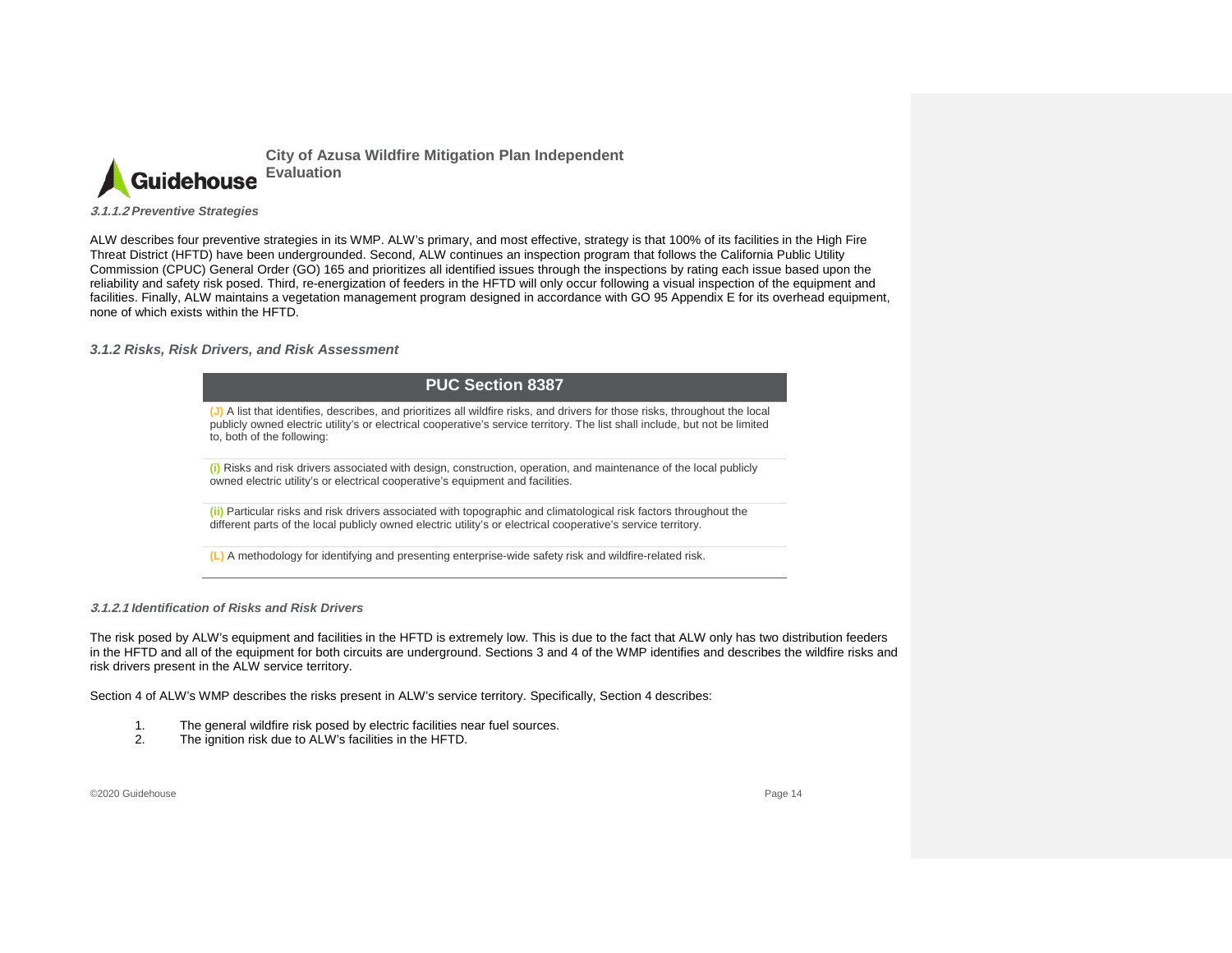

- 3. Fuel Risk which is indicated as low due to underground facilities within Tier 2 and developed residential neighborhoods with no brush or wooded areas.
- 4. The topographic risk posed by the terrain of the San Gabriel Mountains.
- 5. The climatological risks of Southern California, which often experiences extended droughts and high winds.

Each of these sections describes how these risks are eliminated due to the undergrounding of ALW's equipment and facilities in the HFTD.

**3.1.2.2** *Methodology for identifying and presenting enterprise-wide safety risk and wildfire-related risk*

As described above, Section 4 of the WMP, Azusa identifies five wildfire risks and basic mitigation activities. Azusa identifies low wildfire risk due to extensive undergrounding of the distribution system and lack of vegetative fuels. However, Guidehouse was not presented with evidence that the identified risk was part of a larger enterprise-wide safety risk assessment that included wildfire risk. Therefore, Guidehouse recommends ALW conduct a more comprehensive enterprise-wide risk assessment in that evaluates safety and wildfire risk.

*3.1.3 Asset Overview & Service Territory*

### **PUC Section 8387**

**(K)** Identification of any geographic area in the local publicly owned electric utility's or electrical cooperative's service territory that is a higher wildfire threat than is identified in a commission fire threat map, and identification of where the commission should expand a high fire-threat district based on new information or changes to the environment.

The CPUC map currently identifies Tier 2 and Tier 3 HFTDs to the North of Azusa. ALW currently has two feeders leading into the HFTD, but both are completely underground thereby presenting no risk to the higher threat areas. Additionally, ALW has no plans for any system expansion into the HFTD. There is no new information or changes to the environment raised by ALW and ALW has not identified any area where the commission should expand the HFTD designations in this area.

<span id="page-15-0"></span>*3.1.4 Wildfire Prevention Strategies*

### **PUC Section 8387**

<span id="page-15-1"></span>**(F)** Protocols for disabling reclosers and deenergizing portions of the electrical distribution system that consider the associated impacts on public safety, as well as protocols related to mitigating the public safety impacts of those protocols, including impacts on critical first responders and on health and communication infrastructure.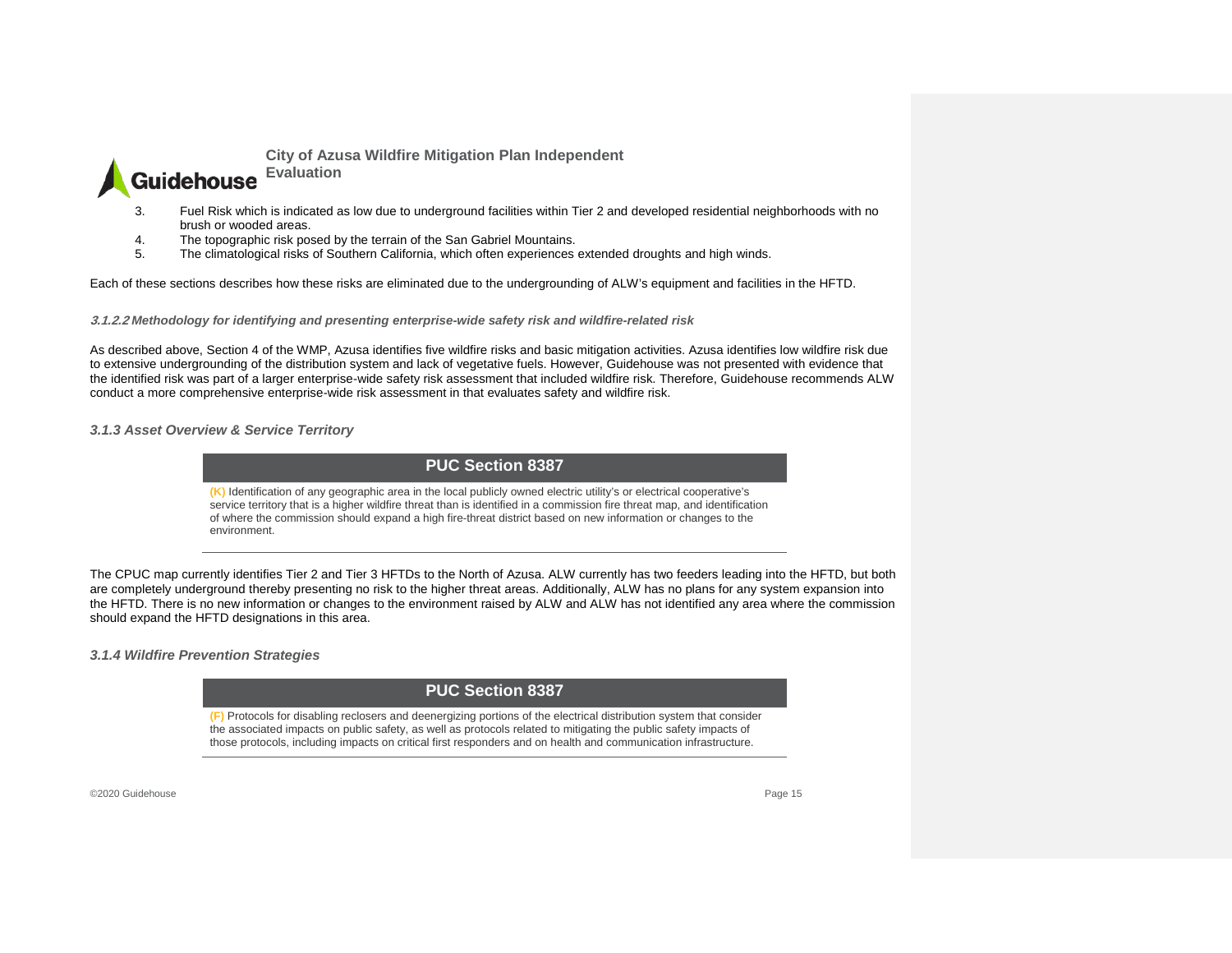### **City of Azusa Wildfire Mitigation Plan Independent Evaluation** Guidehouse

**(H)** Plans for vegetation management.

**(I)** Plans for inspections of the local publicly owned electric utility's or electrical cooperative's electrical infrastructure.

**3.1.4.1** *Disabling Reclosers*

This section is not applicable to ALW because ALW does not employ any automatic reclosers in the HFTD as an effective means for improving reliability in areas served with 100% underground facilities. Further, ALW will not automatically, or manually, re-energize feeders in the HFTD without a visual inspection.

#### **3.1.4.2** *De-Energization Protocols*

ALW is not planning to utilize any public safety power shutoff (PSPS) as a fire prevention strategy because their facilities in the HFTD are underground and not at risk from wind events or wildfires.

#### **3.1.4.3** *Vegetation Management*

Section 5D contains an overview of the ALW vegetation management program. Although ALW has no overhead equipment in the HFTD, ALW maintains a vegetation management program for its overhead equipment in the Tier 1 low risk areas. ALW clears all vegetation around highvoltage overhead power lines on an annual basis. Clearances are maintained in accordance with CPUC GO 95 using Appendix E as a guideline.

#### **3.1.4.4** *Infrastructure Inspections*

ALW conducts annual inspections of all facilities in the HFTD accordance with GO 165. Any issues found are prioritized for repair.

- 1. Condition A: immediate safety/reliability problem. Repair must be performed immediately.
- 2. Condition B: Maintenance or repair required but no immediate hazard exists. Repairs must be made within 90 days.
- 3. Condition C: Minor aging. Check the issue again during next inspection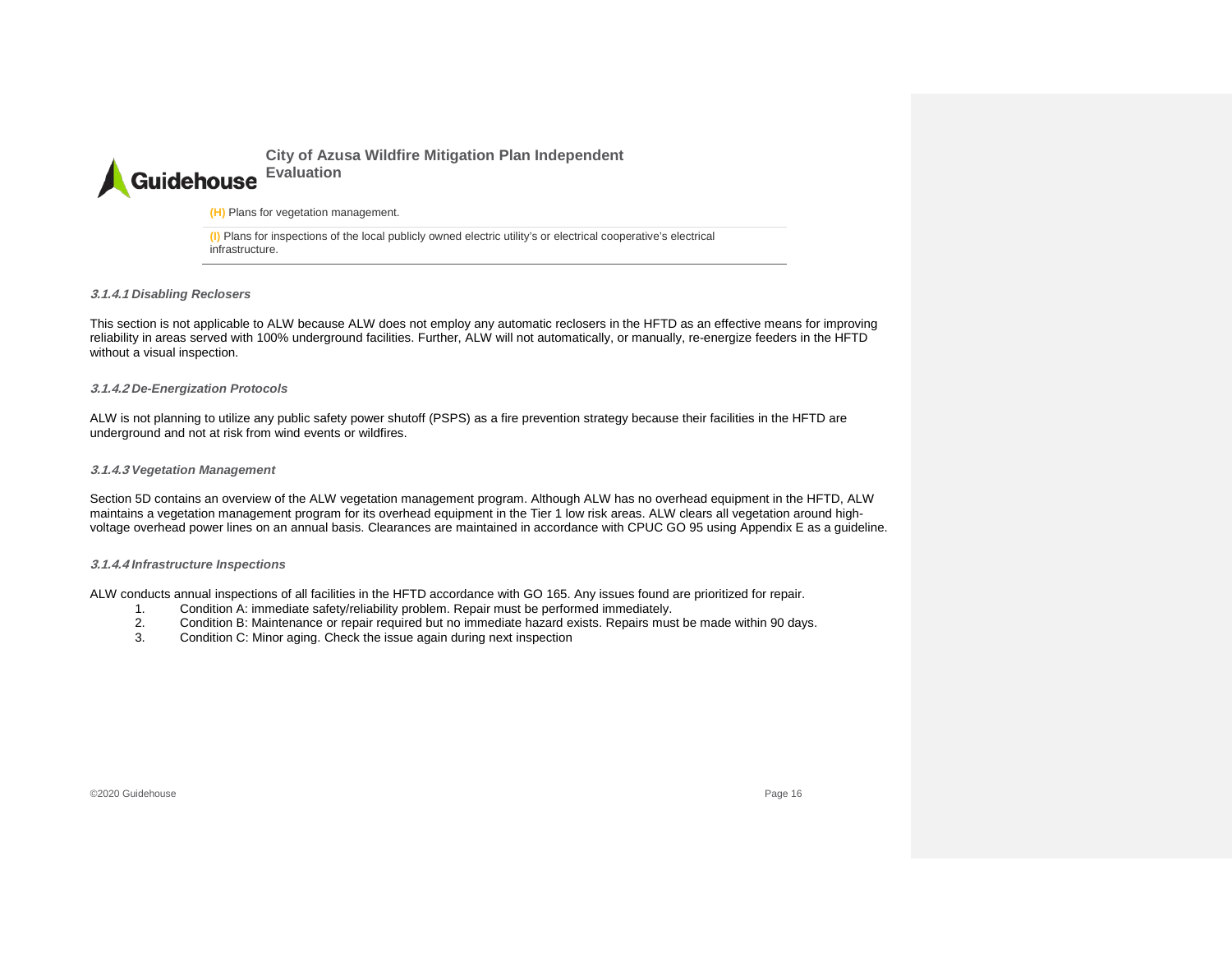

*3.1.5 Response & Restoration*

### **PUC Section 8387**

**(G)** Appropriate and feasible procedures for notifying a customer who may be impacted by the de-energizing of electrical lines. The procedures shall consider the need to notify, as a priority, critical first responders, health care facilities, and operators of telecommunications infrastructure.

**(M)** A statement of how the local publicly owned electric utility or electrical cooperative will restore service after a wildfire.

#### **3.1.5.1** *Event Communication*

Although ALW is not planning to use PSPS as a fire prevention strategy, because their facilities in the HFTD are underground and not at risk from wind events, ALW may be impacted by SCE PSPS. ALW planned response is described in Sections 6.B. through 6.D. of the WMP.

If such an event were to occur, ALW operations will communicate with SCE electric operations personnel. ALW is prepared to shed load if necessary. In such circumstances, ALW will promptly post notices to its website and social media, email critical first responders, and call large key account customers including critical first responders.

<span id="page-17-0"></span>In Section 6.D. of the Plan ALW describes its emergency management practices. ALW will coordinate with LA County Fire Department and the Azusa City Emergency Operations Center. The Azusa Police Department will serve as the incident command leads. The Emergency Operations Center is organized and operated in accordance with Azusa's Local Hazard Mitigation Plan and may be enacted to deal with emergencies that may include earthquakes, fires, floods, and PSPS events.

#### **3.1.5.2** *Restoration*

In Section 5.C. of the WMP, ALW declares the two feeder circuits in the HFTD will not be automatically re-energized. These circuits will be reenergized manually once a visual inspection of the facilities is performed. Additionally, ALW states in Section 6.B. that if Azusa is impacted by a PSPS initiated by SCE, ALW will endeavor to restore power promptly.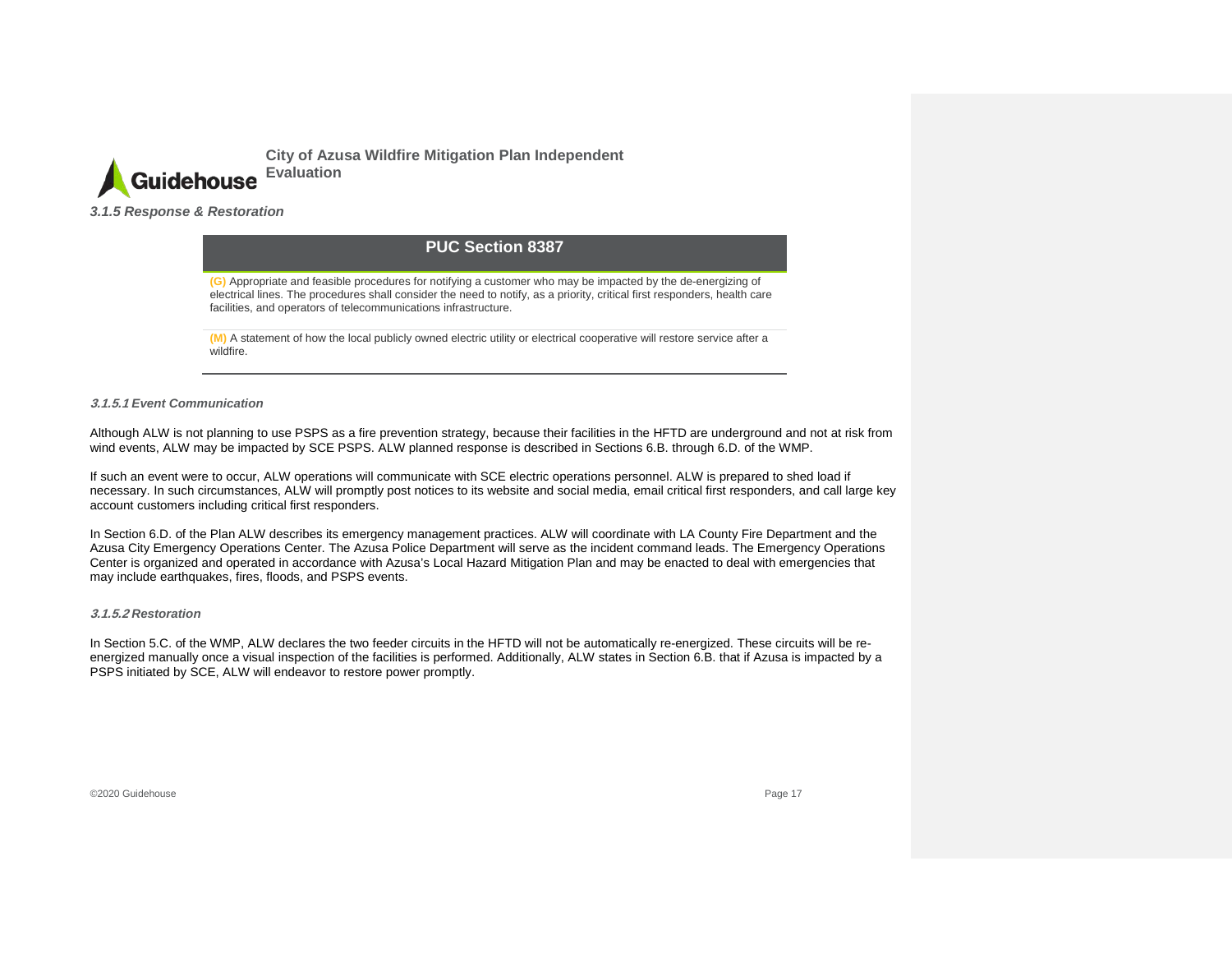

*3.1.6 Plan Execution, Monitoring, & Metrics*

### **PUC Section 8387**

**(A)** An accounting of the responsibilities of persons responsible for executing the plan.

**(D)** A description of the metrics the local publicly owned electric utility or electrical cooperative plans to use to evaluate the wildfire mitigation plan's performance and the assumptions that underlie the use of those metrics.

**(E)** A discussion of how the application of previously identified metrics to previous wildfire mitigation plan performances has informed the wildfire mitigation plan.

**(N)** A description of the processes and procedures the local publicly owned electric utility or electrical cooperative shall use to do all of the following:

**(i)** Monitor and audit the implementation of the wildfire mitigation plan.

**(ii)** Identify any deficiencies in the wildfire mitigation plan or its implementation and correct those deficiencies.

**(iii)** Monitor and audit the effectiveness of electrical line and equipment inspections, including inspections performed by contractors that are carried out under the plan, other applicable statutes, or commission rules.

<span id="page-18-0"></span>**3.1.6.1** *Responsibilities of Persons Responsible for Executing the Plan*

Section 7 contains an overview of the Azusa personnel are responsible for the implementation, monitoring, and auditing the effectiveness of this WMP. The Director of Utilities is accountable for the implementation of a WMP that is in compliance with statutory requirements, including the following:

- 1. Verify that the wildfire mitigation plan complies with all applicable rules, regulations, and standards, as appropriate.<br>2. Accept comments from the public, other local and state agencies, and interested parties regardi
- 2. Accept comments from the public, other local and state agencies, and interested parties regarding the WMP.
- 3. Present the WMP and the associated independent evaluation report, as revised, to the Azusa City Council annually at appropriately noticed public meetings.
- 4. Submit the initial and subsequent revised versions of the WMP to the California Wildfire Safety Advisory Board on or before July 1 of each calendar year.

The Assistant Director of Electric Operations is responsible for implementing, monitoring, auditing, and updating the WPM, including the following: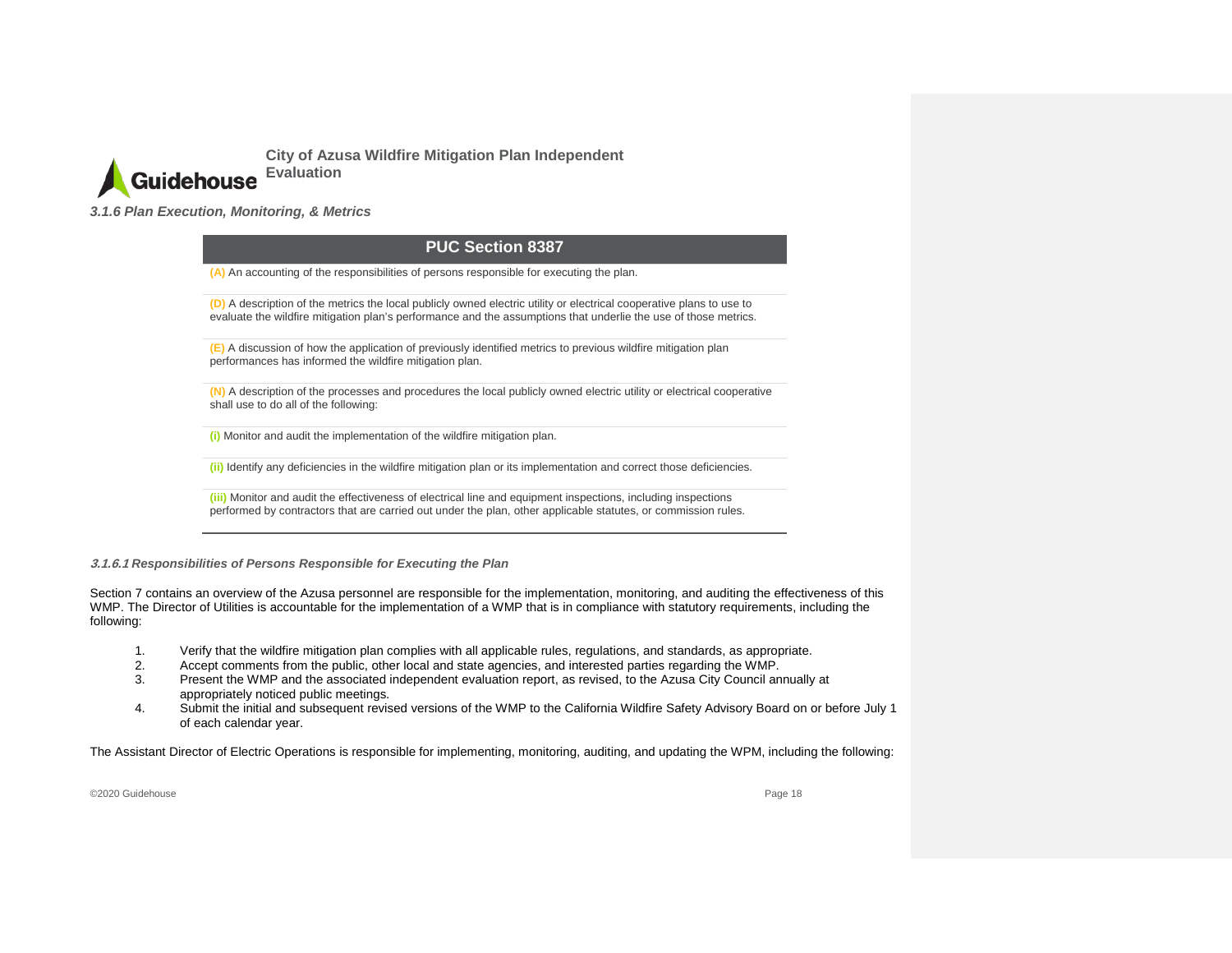

**Evaluation**

- 1. Implementation: Manage the engineering, procurement, and administration required to fully implement the mitigation programs and activities of the WMP.
- 2. Monitor Effectiveness: WMP effectiveness is monitored by tracking the following metrics in the Fire Threat Area:
	- Number of wildfires ignited by Azusa equipment
	- Number of local fires ignited by Azusa equipment
	- Number of fuse or relay operations, including causes

#### **3.1.6.2** *ALW Metrics*

#### **Table 2: ALW Proposed Metrics**

| <b>Specific metric</b>                                     | <b>Indicator</b>                           | Measure of<br>effectiveness     | <b>Criteria</b>                                                                                                                    |
|------------------------------------------------------------|--------------------------------------------|---------------------------------|------------------------------------------------------------------------------------------------------------------------------------|
| Number of wildfires<br>ignited by Azusa<br>equipment       | Number of<br>Events                        | Decrease of<br>events over time | Count of wildfire events caused by ALW equipment, facilities, or operations                                                        |
| Number of local fires<br>ignited by Azusa<br>equipment     | Number of<br>Events<br>Number of<br>events | Decrease of<br>events over time | Count of all fire events caused by ALW equipment, facilities, or operations that<br>do not spread to become uncontrolled wildfires |
| Number of fuse or<br>relay operations,<br>including causes | Number of<br>Events                        | Decrease of<br>events over time | Count of all operations and the identified cause of each operation                                                                 |

Performance metrics were first introduced in the 2019 WMP and at that time limited data was available to make comparisons. Given the nature of the wildfire risks for Azusa, no metric changes were required for this plan.

#### **3.1.6.3** *Monitoring and Auditing and Correcting Deficiencies of the Plan*

According to Section 7.A of the WMP, the Director of Utilities is accountable for the implementation of the WMP and the Assistant Director of Electric Operations is responsible for implementing, monitoring, auditing, and updating the WMP.

Specifically, Section 7.B. states that the Assistant Director of Electric Operations must prepare an annual WMP compliance report. In order to prepare this report, ALW will audit the implementation of the WMP including completion reports for all prevention programs and activities required by the WMP. ALW will also monitor and audit the effectiveness of inspections, including those performed by contractors. This position is also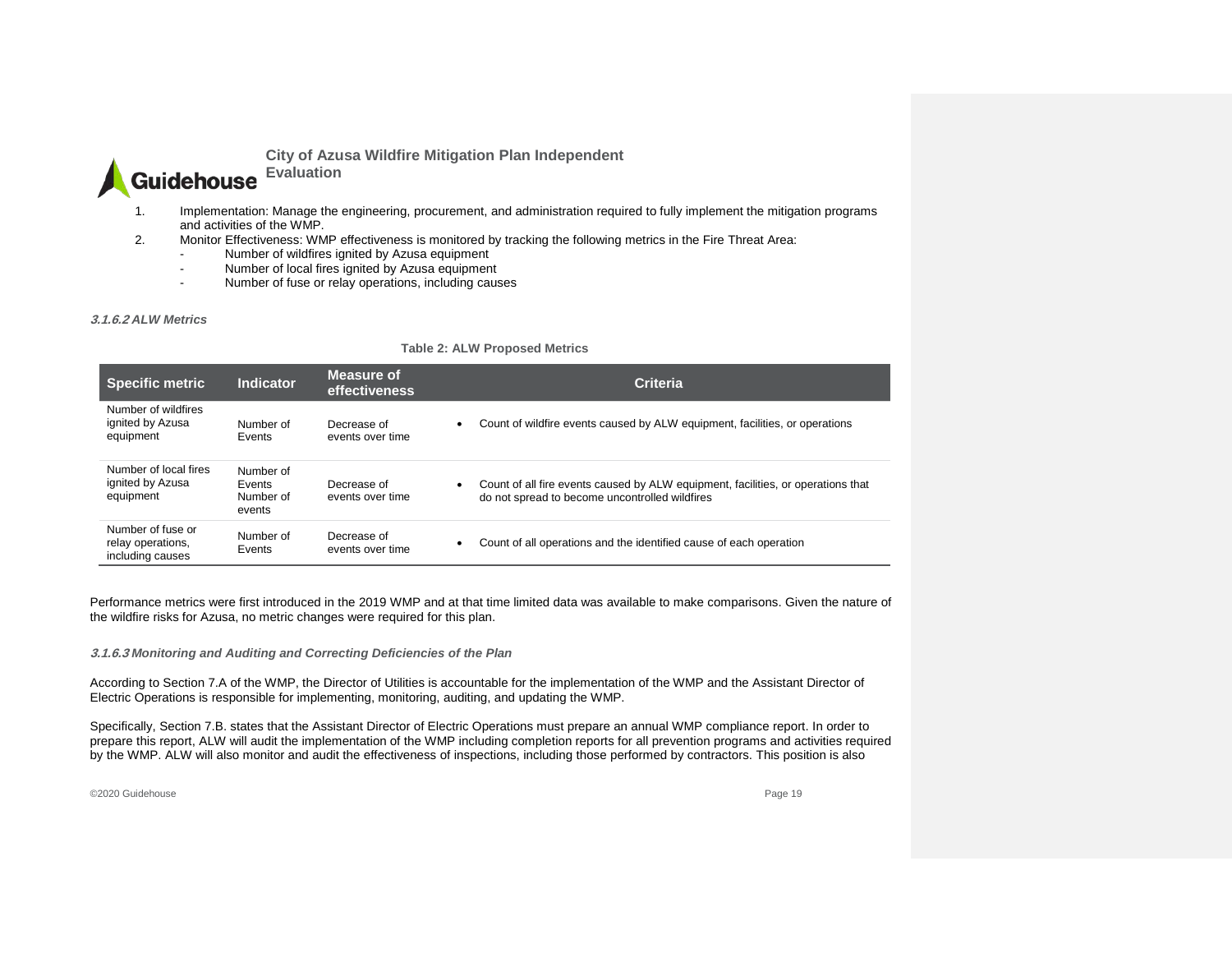

responsible for identifying deficiencies and updating the plan to correct those deficiencies. ALW will identify WMP deficiencies based on metrics, change in conditions, new prevention technology, or change in law, and update the WMP to correct any such deficiencies.

ALW plans to comprehensively update the WMP every three years. The Assistant Director of Electric Operations will also monitor and audit the effectiveness of inspections including those performed by contractors. Through its an annual WMP compliance report, ALW will audit the implementation of the WMP including completion reports for all prevention programs and activities required by the WMP.

ALW will post the current version of the WMP and the independent evaluation report on Azusa's public website for accessibility.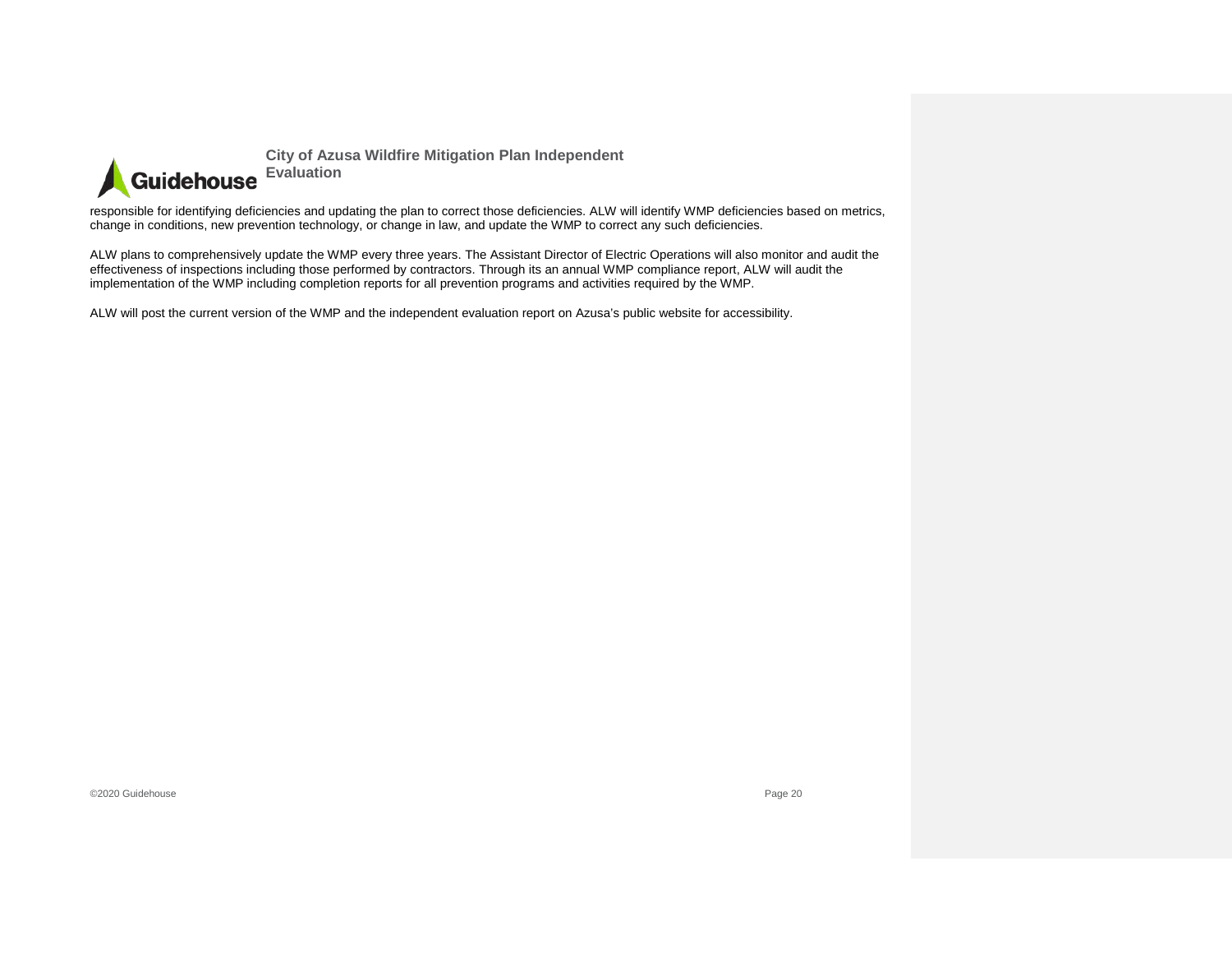<span id="page-21-1"></span>

### **4. RESULTS & DISCUSSION**

Guidehouse concluded this assessment on June 7, 2020. Over the course of reviewing ALW's WMP and supporting documentation, Guidehouse captured takeaways and findings that align the Plan with state laws and effective wildfire measure demonstration. ALW

#### *Report Conclusions*

After internal review of the latest version of the WMP and associated data collection products, Guidehouse concludes this Report with the following:

- 1. ALW's WMP aligns appropriately with PUC Section 8387 and includes all required elements.<sup>[5](#page-21-1)</sup>
- <span id="page-21-0"></span>2. Given the significant undergrounding and associated low risk of utility equipment ignition of wildfires, Guidehouse finds ALW's Plan to be comprehensive.

 <sup>5</sup> Following acceptance of this Report, ALW will post the Report online for public view. The Report is scheduled for presentation to the City Council on June 15, 2020.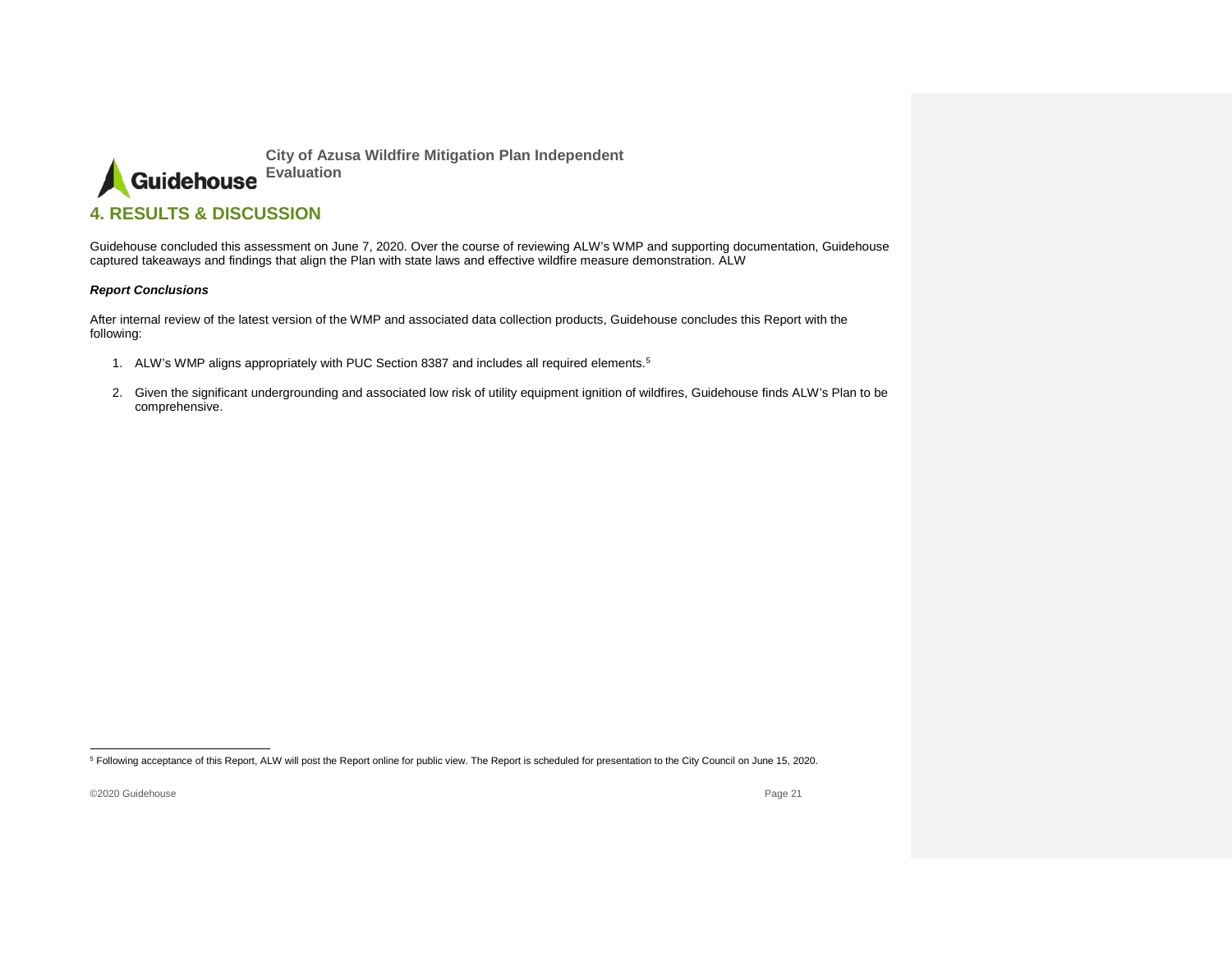# **APPENDIX A. STATUTORY COMPLIANCE MATRIX**

<span id="page-22-0"></span>

| <b>Required Statutory Element</b>                                                                                                                                                                                                                                                                                                                                                                                                                                                                                                                                                                                                                                                                                                                            | Plan<br><b>Section Reference(s)</b> | <b>ALW Plan Elements</b><br>(Summarized)                                                                                                                                                                                                                                                                                                                                                                                     | <b>Meets Section</b><br><b>Elements</b><br>(Determination) |
|--------------------------------------------------------------------------------------------------------------------------------------------------------------------------------------------------------------------------------------------------------------------------------------------------------------------------------------------------------------------------------------------------------------------------------------------------------------------------------------------------------------------------------------------------------------------------------------------------------------------------------------------------------------------------------------------------------------------------------------------------------------|-------------------------------------|------------------------------------------------------------------------------------------------------------------------------------------------------------------------------------------------------------------------------------------------------------------------------------------------------------------------------------------------------------------------------------------------------------------------------|------------------------------------------------------------|
| (a) Each local publicly owned electric utility and<br>electrical cooperative shall construct, maintain,<br>and operate its electrical lines and equipment in<br>a manner that will minimize the risk of wildfire<br>posed by those electrical lines and equipment.                                                                                                                                                                                                                                                                                                                                                                                                                                                                                           |                                     |                                                                                                                                                                                                                                                                                                                                                                                                                              |                                                            |
| (b) (1) The local publicly owned electric utility or<br>electrical cooperative shall, before January 1,<br>2020, prepare a wildfire mitigation plan. After<br>January 1, 2020, a local publicly owned electric<br>utility or electrical cooperative shall prepare a<br>wildfire mitigation plan annually and shall<br>submit the plan to the California Wildfire Safety<br>Advisory Board on or before July 1 of that<br>calendar year. Each local publicly owned<br>electric utility and electrical cooperative shall<br>update its plan annually and submit the update<br>to the California Wildfire Safety Advisory Board<br>by July 1 of each year. At least once every<br>three years, the submission shall be a<br>comprehensive revision of the plan. |                                     |                                                                                                                                                                                                                                                                                                                                                                                                                              |                                                            |
| (2) The wildfire mitigation plan shall consider as<br>necessary, at minimum, all of the following:                                                                                                                                                                                                                                                                                                                                                                                                                                                                                                                                                                                                                                                           |                                     |                                                                                                                                                                                                                                                                                                                                                                                                                              |                                                            |
| (A) An accounting of the responsibilities of<br>persons responsible for executing the plan.                                                                                                                                                                                                                                                                                                                                                                                                                                                                                                                                                                                                                                                                  | Section 7.                          | Section 7 describes the responsibilities for the WMP.<br>Specifically, the Director of Utilities is accountable to<br>the City Council for the Plan and its implementation,<br>monitoring, maintenance, oversight, and submission<br>to the Wildfire Safety Advisory Board. The Assistant<br>Director of Electric Operations is responsible for the<br>implementing, monitoring, auditing, revising, and<br>posting the WMP. | <b>Yes</b>                                                 |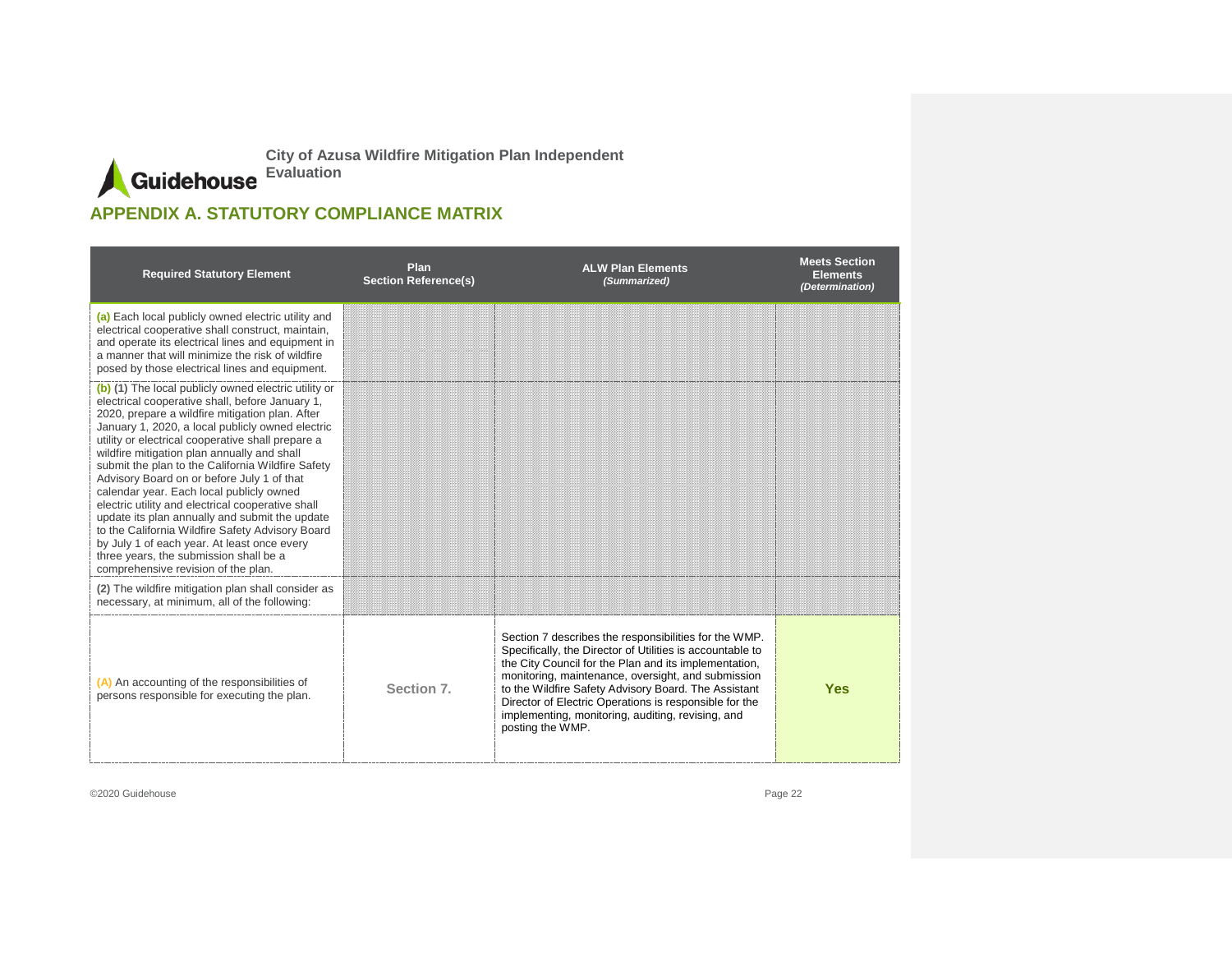| <b>City of Azusa Wildfire Mitigation Plan Independent</b> |  |  |
|-----------------------------------------------------------|--|--|
|                                                           |  |  |

**Evaluation**

| (B) The objectives of the wildfire mitigation plan.                                                                                                                                                                                                                                                                    | Section 1.B. | ALW identified three objectives for the WMP:<br>1. Identify Azusa's electric distribution facilities<br>located within the Fire Threat Area<br>2. Establish that wildfire ignition risk from<br>Azusa's electric distribution facilities is fully<br>mitigated through 100% underground<br>facilities in the Fire Threat Area.<br>3. Establish that all system expansions in the<br>Fire Threat Area will be served with<br>underground facilities.                                                                                                                     | <b>Yes</b> |
|------------------------------------------------------------------------------------------------------------------------------------------------------------------------------------------------------------------------------------------------------------------------------------------------------------------------|--------------|-------------------------------------------------------------------------------------------------------------------------------------------------------------------------------------------------------------------------------------------------------------------------------------------------------------------------------------------------------------------------------------------------------------------------------------------------------------------------------------------------------------------------------------------------------------------------|------------|
| (C) A description of the preventive strategies<br>and programs to be adopted by the local<br>publicly owned electric utility or electrical<br>cooperative to minimize the risk of its electrical<br>lines and equipment causing catastrophic<br>wildfires, including consideration of dynamic<br>climate change risks. | Section 5.   | ALW describes four preventive strategies in the Plan.<br>ALW's primary, and most effective, strategy is that<br>100% of its facilities in the High Fire Threat District<br>(HFTD) have been undergrounded. Additionally,<br>ALW continues an inspection program that follows<br>CPUC GO 165 and prioritizes all identified issues.<br>Re-energization of feeders in the HFTD will only<br>occur following a visual inspection. Finally, ALW<br>maintains a vegetation management program<br>designed in accordance with GO 95 Appendix E for<br>its overhead equipment. | <b>Yes</b> |
| (D) A description of the metrics the local<br>publicly owned electric utility or electrical<br>cooperative plans to use to evaluate the wildfire<br>mitigation plan's performance and the<br>assumptions that underlie the use of those<br>metrics.                                                                    | Section 7.   | The Assistant Dir. Of Electric Operations will monitor<br>the effectiveness of the implementation of the WMP<br>through monitoring the following metrics:<br>1. Number of wildfires ignited by Azusa<br>equipment,<br>2. Number of local fires ignited by Azusa<br>equipment, and<br>3. Number of fuse and relay operations,<br>including causes                                                                                                                                                                                                                        | <b>Yes</b> |
| (E) A discussion of how the application of<br>previously identified metrics to previous wildfire<br>mitigation plan performances has informed the<br>wildfire mitigation plan.                                                                                                                                         | Section 7.   | As with many other POU WMP metrics, the metrics<br>were not previously tracked. Future iterations of<br>ALW's WMP should include a discussion of<br>previously identified and applied metrics and how<br>those metrics has informed the WMP.                                                                                                                                                                                                                                                                                                                            | <b>Yes</b> |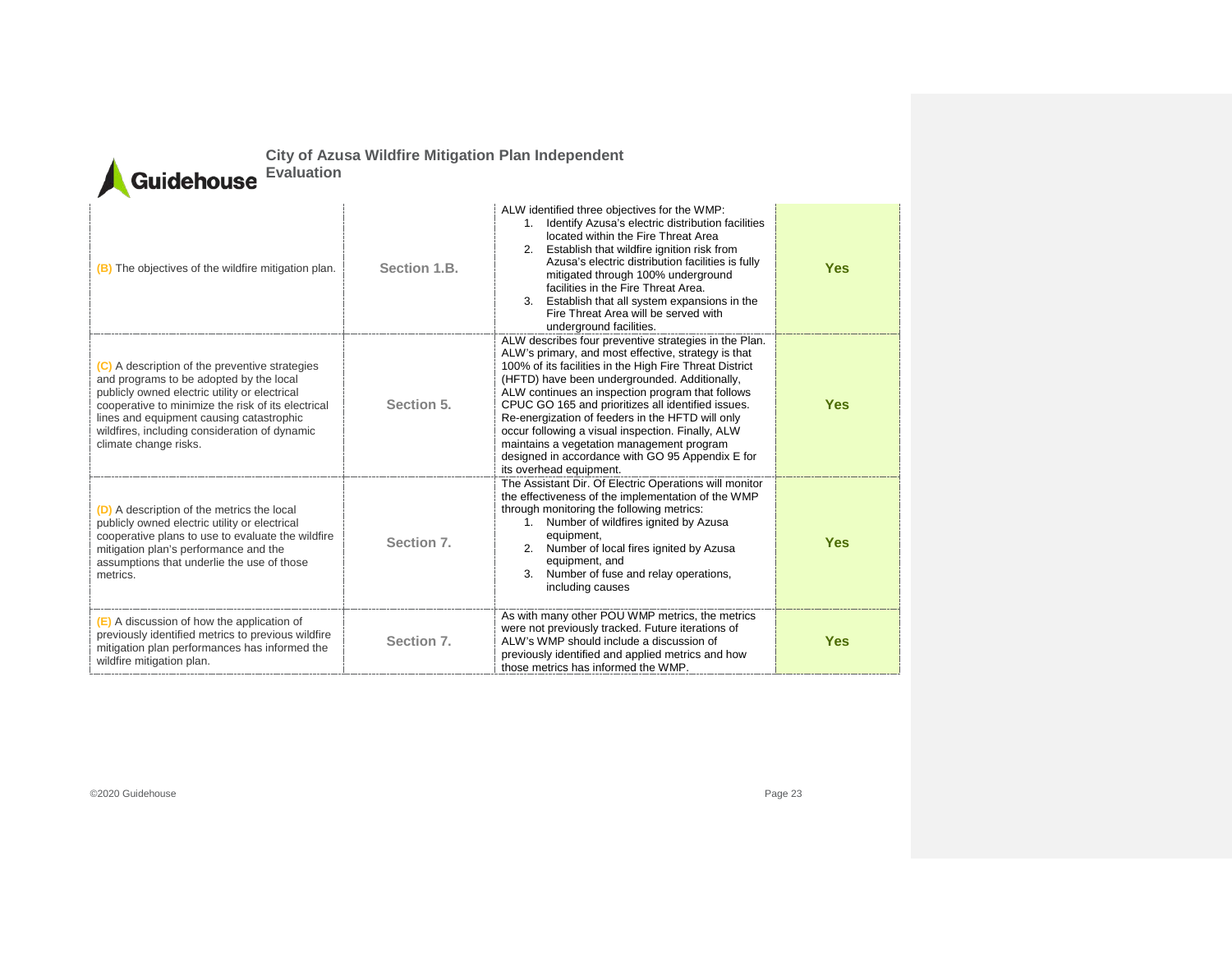

**Evaluation**

| (F) Protocols for disabling reclosers and<br>deenergizing portions of the electrical<br>distribution system that consider the associated<br>impacts on public safety, as well as protocols<br>related to mitigating the public safety impacts of<br>those protocols, including impacts on critical<br>first responders and on health and<br>communication infrastructure. | Sections 5.C. and 6 | ALW does not have any automatic reclosers in the<br>HFTD and will not automatically re-energize feeders<br>in the HFTD without a visual inspection. ALW is not<br>planning to use PSPS as a fire prevention strategy<br>because their facilities in the HFTD are underground<br>and not at risk from wind events.                                                                                                                                              | <b>Yes</b> |
|---------------------------------------------------------------------------------------------------------------------------------------------------------------------------------------------------------------------------------------------------------------------------------------------------------------------------------------------------------------------------|---------------------|----------------------------------------------------------------------------------------------------------------------------------------------------------------------------------------------------------------------------------------------------------------------------------------------------------------------------------------------------------------------------------------------------------------------------------------------------------------|------------|
| (G) Appropriate and feasible procedures for<br>notifying a customer who may be impacted by<br>the deenergizing of electrical lines. The<br>procedures shall consider the need to notify, as<br>a priority, critical first responders, health care<br>facilities, and operators of telecommunications<br>infrastructure.                                                   | Section 6           | Although ALW is not planning to use PSPS as a fire<br>prevention strategy, because their facilities in the<br>HFTD are underground and not at risk from wind<br>events, ALW may be impacted by SCE PSPS. If such<br>an event were to occur. ALW will need to shed load.<br>ALW will promptly post notices to its website and<br>social media, email critical first responders, and call<br>large key account customers including critical first<br>responders. | <b>Yes</b> |
| (H) Plans for vegetation management.                                                                                                                                                                                                                                                                                                                                      | Section 5.D.        | Although ALW has no overhead equipment in the<br>HFTD, ALW maintains a vegetation management<br>program for its overhead equipment in the Tier 1 low<br>risk areas. ALW clears all vegetation around high-<br>voltage overhead power lines. Clearances are<br>maintained in accordance with CPUC GO 95 using<br>Appendix E as a guideline.                                                                                                                     | <b>Yes</b> |
| (I) Plans for inspections of the local publicly<br>owned electric utility's or electrical cooperative's<br>electrical infrastructure.                                                                                                                                                                                                                                     | Section 5.B.        | ALW conducts inspections of its facilities in the HFTD<br>accordance with GO 165. Any issues found are<br>prioritized for repair.<br>1. Condition A: immediate safety/reliability<br>problem - repair immediately<br>2. Condition B: Maintenance or repair required<br>but no immediate hazard exists.<br>Condition C: Minor aging. Check during next<br>3.<br>inspection                                                                                      | <b>Yes</b> |
| (J) A list that identifies, describes, and<br>prioritizes all wildfire risks, and drivers for those<br>risks, throughout the local publicly owned<br>electric utility's or electrical cooperative's<br>service territory. The list shall include, but not<br>be limited to, both of the following:                                                                        | Sections 3-4        | Sections 3 and 4 of the WMP identifies and describes<br>the wildfire risks and risk drivers present in the ALW<br>service territory.                                                                                                                                                                                                                                                                                                                           | <b>Yes</b> |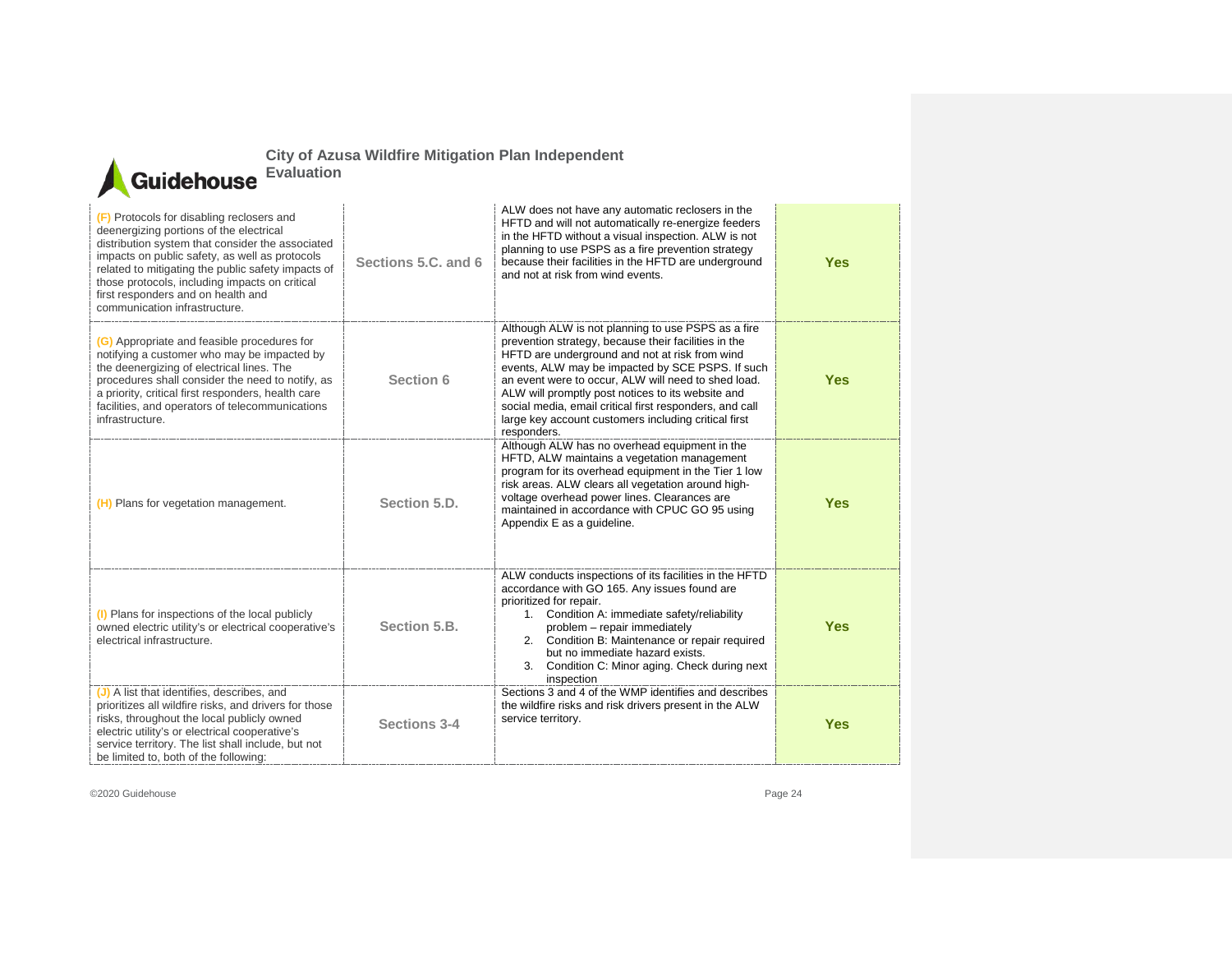

**Evaluation**

| (i) Risks and risk drivers associated with<br>design, construction, operation, and<br>maintenance of the local publicly owned electric<br>utility's or electrical cooperative's equipment<br>and facilities.                                                                                                                                                                                  | Section 3. | The risk posed by ALW's equipment and facilities in<br>the HFTD is extremely low. This is due to the fact<br>that ALW only has two distribution feeders in the<br>HFTD and all of the equipment for both circuits are<br>underground.                                                                                                                                                                                                                                                                                                                                                                                                                                                                                                                                                                          | <b>Yes</b> |
|-----------------------------------------------------------------------------------------------------------------------------------------------------------------------------------------------------------------------------------------------------------------------------------------------------------------------------------------------------------------------------------------------|------------|----------------------------------------------------------------------------------------------------------------------------------------------------------------------------------------------------------------------------------------------------------------------------------------------------------------------------------------------------------------------------------------------------------------------------------------------------------------------------------------------------------------------------------------------------------------------------------------------------------------------------------------------------------------------------------------------------------------------------------------------------------------------------------------------------------------|------------|
| (ii) Particular risks and risk drivers associated<br>with topographic and climatological risk factors<br>throughout the different parts of the local<br>publicly owned electric utility's or electrical<br>cooperative's service territory.                                                                                                                                                   | Section 4. | Section 4 of ALW's WMP describes the risks present<br>in ALW's service territory. Specifically, Section 4<br>describes:<br>1. The general wildfire risk posed by electric<br>facilities near fuel sources.<br>2. The ignition risk due to ALW's facilities in<br>the HFTD.<br>3. Fuel Risk which is indicated as low due to<br>underground facilities within Tier 2 and<br>developed residential neighborhoods with<br>no brush or wooded areas.<br>4. The topographic risk posed by the terrain of<br>the San Gabriel Mountains, And<br>5. The climatological risks of Southern<br>California, which often experiences<br>extended droughts and high winds.<br>Each of these sections describes how these risks are<br>eliminated due to the undergrounding of ALW's<br>equipment and facilities in the HFTD. | <b>Yes</b> |
| (K) Identification of any geographic area in the<br>local publicly owned electric utility's or electrical<br>cooperative's service territory that is a higher<br>wildfire threat than is identified in a commission<br>fire threat map, and identification of where the<br>commission should expand a high fire-threat<br>district based on new information or changes to<br>the environment. | Section 3. | The CPUC map currently identifies Tier 2 and Tier 3<br>HFTDs to the North of Azusa. ALW currently has two<br>feeders leading into the HFTD but both are<br>completely underground. ALW has no plans for any<br>system expansion into the HFTD and has not<br>identified any area where the commission should<br>expand the HFTD designations in this area.                                                                                                                                                                                                                                                                                                                                                                                                                                                     | <b>Yes</b> |
| (L) A methodology for identifying and<br>presenting enterprise wide safety risk and<br>wildfire-related risk.                                                                                                                                                                                                                                                                                 | Section 4. | In Section 4 of the WMP, Azusa identifies five wildfire<br>risks and basic mitigation activities. Azusa identifies<br>low wildfire risk due to extensive undergrounding of<br>the distribution system and lack of vegetative fuels.<br>Guidehouse recommends ALW conduct a more<br>comprehensive enterprise-wide risk assessment in<br>that evaluates safety and wildfire risk.                                                                                                                                                                                                                                                                                                                                                                                                                                | <b>Yes</b> |
|                                                                                                                                                                                                                                                                                                                                                                                               |            |                                                                                                                                                                                                                                                                                                                                                                                                                                                                                                                                                                                                                                                                                                                                                                                                                |            |

©2020 Guidehouse Page 25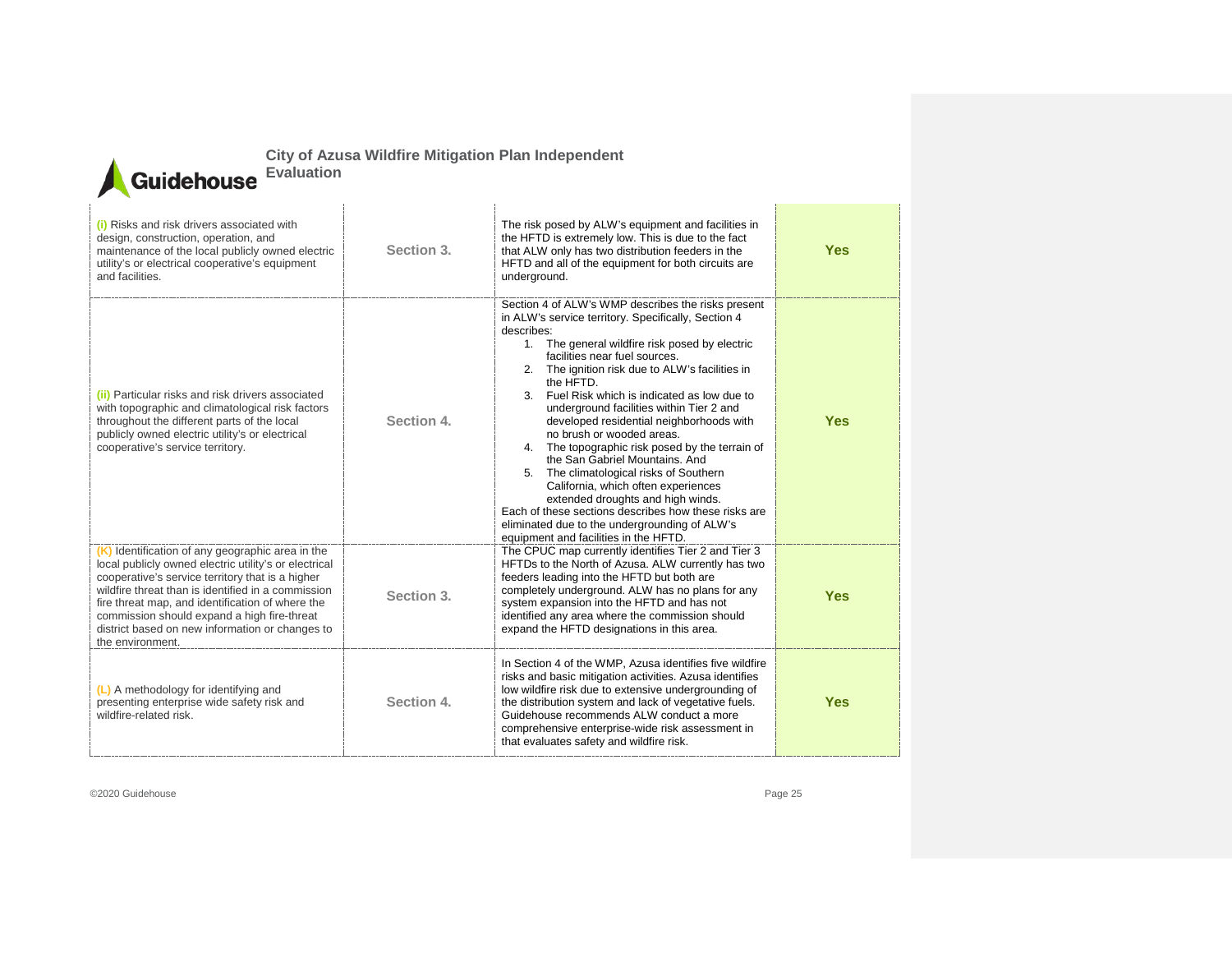|                       | <b>City of Azu</b> |
|-----------------------|--------------------|
| Guidehouse Evaluation |                    |

**(M)** A statement of how the local publicly owned electric utility or electrical cooperative will restore service after a wildfire. **Sections 5.C., 6.B.** ALW states in Section 5.C. that the two feeder circuits in the HFTD will not be automatically reenergized. These circuits will be re-energized manually once a visual inspection of the facilities is performed. Additionally, ALW declares that if Azusa is impacted by a PSPS initiated by SCE, ALW will restore power promptly. **Yes (N)** A description of the processes and procedures the local publicly owned electric utility or electrical cooperative shall use to do all of the following: **(i)** Monitor and audit the implementation of the (i) Monitor and audit the implementation of the Section 7.<br>wildfire mitigation plan. According to Section 7 of the WMP, the Director of Utilities is accountable for the implementation of the WMP and the Asst Director of Electric Operations is responsible for implementing, monitoring, auditing, and updating the WMP. **Yes (ii)** Identify any deficiencies in the wildfire mitigation plan or its implementation and correct those deficiencies. **Section 7.B.4.** The Asst Director of Electric Operations is responsible for identifying deficiencies and updating the plan to correct those deficiencies. Azusa will identify WMP deficiencies based on metrics, change in conditions, new prevention technology, and/or change in law, and update the WMP as applicable to correct such deficiencies. The WMP shall be updated comprehensively every three years. **Yes (iii)** Monitor and audit the effectiveness of electrical line and equipment inspections, including inspections performed by contractors, that are carried out under the plan, other applicable statutes, or commission rules. **Section 7.B.3.** The Asst Director of Electric Operations will also monitor and audit the effectiveness of inspections including those performed by contractors. Through an annual WMP compliance report, Azusa will audit the implementation of the WMP including completion reports for all prevention programs and activities required by the WMP. **Yes**